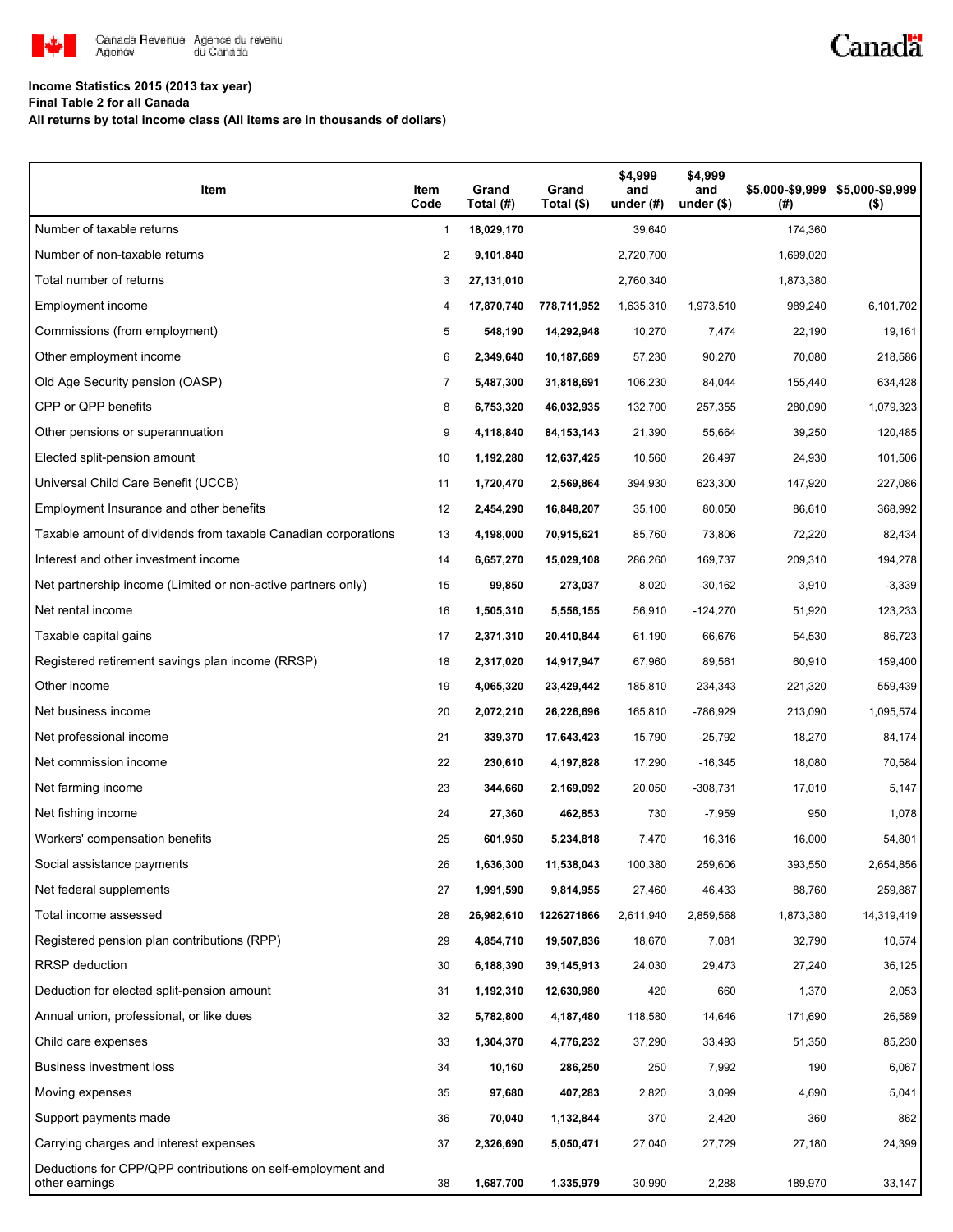

## **Income Statistics 2015 (2013 tax year)**

**Final Table 2 for all Canada**

#### **All returns by total income class (All items are in thousands of dollars)**

| Item                                                                                           | Item<br>Code | Grand<br>Total (#) | Grand<br>Total (\$) | \$4,999<br>and<br>under $(\#)$ | \$4,999<br>and<br>under $($)$ | \$5,000-\$9,999<br>(#) | \$5,000-\$9,999<br>$($ \$) |
|------------------------------------------------------------------------------------------------|--------------|--------------------|---------------------|--------------------------------|-------------------------------|------------------------|----------------------------|
| Deductions for provincial parental insurance plan (PPIP)<br>premiums on self-employment income | 39           | 440,250            | 34,458              | 15,820                         | 251                           | 43,870                 | 1,182                      |
| Exploration and development expenses                                                           | 40           | 69,050             | 763,358             | 2,820                          | 6,193                         | 3,350                  | 5,129                      |
| Other employment expenses                                                                      | 41           | 816,210            | 4,058,689           | 3,400                          | 10,406                        | 5,190                  | 10,629                     |
| Clergy residence deduction                                                                     | 42           | 28,300             | 370,110             | 80                             | 165                           | 170                    | 512                        |
| Other deductions                                                                               | 43           | 729,300            | 2,243,833           | 24,760                         | 19,368                        | 27,110                 | 19,820                     |
| Total deductions before adjustments                                                            | 44           | 14,485,940         | 95,950,487          | 266,460                        | 168,423                       | 462,890                | 268,757                    |
| Social benefits repayment                                                                      | 45           | 519,520            | 1,477,401           |                                |                               |                        |                            |
| Net income after adjustments                                                                   | 46           | 26,882,710         | 1130277164          | 2,519,150                      | 3,961,648                     | 1,871,120              | 14,068,008                 |
| Canadian Forces personnel and police deduction                                                 | 47           | 3,150              | 83,218              | 10                             | 4                             | 30                     | 33                         |
| Security options deductions                                                                    | 48           | 48,430             | 2,273,707           | 90                             | 574                           | 110                    | 186                        |
| Other payments deductions                                                                      | 49           | 3,865,850          | 26,585,779          | 132,570                        | 323,002                       | 490,550                | 2,969,719                  |
| Non-capital losses of other years                                                              | 50           | 34,800             | 359,428             | 1,090                          | 3,100                         | 590                    | 1,948                      |
| Net capital losses of other years                                                              | 51           | 613,460            | 1,856,484           | 3,130                          | 2,254                         | 3,370                  | 4,723                      |
| Capital gains deduction                                                                        | 52           | 65,090             | 4,480,721           | 430                            | 1,704                         | 390                    | 823                        |
| Northern residents deductions                                                                  | 53           | 257,770            | 885,288             | 2,610                          | 1,249                         | 2,810                  | 3,917                      |
| Additional deductions                                                                          | 54           | 217,060            | 1,425,494           | 13,900                         | 41,435                        | 14,540                 | 84,026                     |
| Farming/fishing losses of prior years                                                          | 55           | 13,290             | 140,231             | 340                            | 5,233                         | 180                    | 1,573                      |
| Total deductions from net income                                                               | 56           | 4,976,570          | 38,102,958          | 152,990                        | 378,557                       | 509,710                | 3,066,959                  |
| Taxable income assessed                                                                        | 57           | 26,182,430         | 1092325095          | 2,445,070                      | 3,621,481                     | 1,620,330              | 11,015,527                 |
| Basic personal amount                                                                          | 58           | 27,062,790         | 297,513,297         | 2,726,530                      | 29,434,347                    | 1,866,070              | 20,414,289                 |
| Age amount                                                                                     | 59           | 5,224,190          | 32,208,685          | 122,100                        | 804,614                       | 160,150                | 1,085,297                  |
| Spouse or common-law partner amount                                                            | 60           | 2,134,140          | 16,024,994          | 128,860                        | 1,206,226                     | 99,760                 | 755,449                    |
| Amount for eligible dependant                                                                  | 61           | 944,120            | 9,859,765           | 72,950                         | 773,044                       | 74,090                 | 786,773                    |
| Amount for children 17 and under                                                               | 62           | 3,786,030          | 14,903,218          | 194,750                        | 806,279                       | 139,990                | 537,183                    |
| Amount for infirm dependants age 18 or older                                                   | 63           | 18,370             | 83,551              | 330                            | 2,092                         | 380                    | 2,237                      |
| CPP or QPP contributions through employment                                                    | 64           | 15,440,330         | 24,030,376          | 226,060                        | 46,035                        | 749,880                | 132,176                    |
| CPP or QPP contributions on self-employment and other<br>earnings                              | 65           | 1,687,700          | 1,335,979           | 30,990                         | 2,288                         | 189,970                | 33,147                     |
| Employment Insurance premiums                                                                  | 66           | 15,300,890         | 8,819,900           | 503,960                        | 63,704                        | 861,900                | 105,480                    |
| PPIP premiums paid                                                                             | 67           | 3,758,750          | 745,883             | 116,270                        | 4,102                         | 207,830                | 7,748                      |
| PPIP premiums payable on employment income                                                     | 68           | 110,960            | 22,965              | 2,560                          | 60                            | 5,440                  | 150                        |
| PPIP premiums payable on self-employment income                                                | 69           | 445,370            | 44,430              | 15,970                         | 326                           | 44,140                 | 1,525                      |
| Volunteer firefighters' amount                                                                 | 70           | 40,750             | 122,232             | 780                            | 2,325                         | 740                    | 2,207                      |
| Canada employment amount                                                                       | 71           | 17,728,850         | 19,078,317          | 841,780                        | 799,931                       | 1,005,680              | 1,085,420                  |
| Public transit amount                                                                          | 72           | 1,746,020          | 1,488,888           | 104,030                        | 49,501                        | 108,600                | 54,300                     |
| Children's fitness amount                                                                      | 73           | 1,659,640          | 912,903             | 26,540                         | 12,374                        | 20,250                 | 8,927                      |
| Children's arts amount                                                                         | 74           | 605,810            | 312,523             | 9,190                          | 4,156                         | 6,620                  | 2,888                      |
| Home buyers' amount                                                                            | 75           | 187,510            | 838,121             | 1,850                          | 7,519                         | 1,200                  | 5,023                      |

Canadä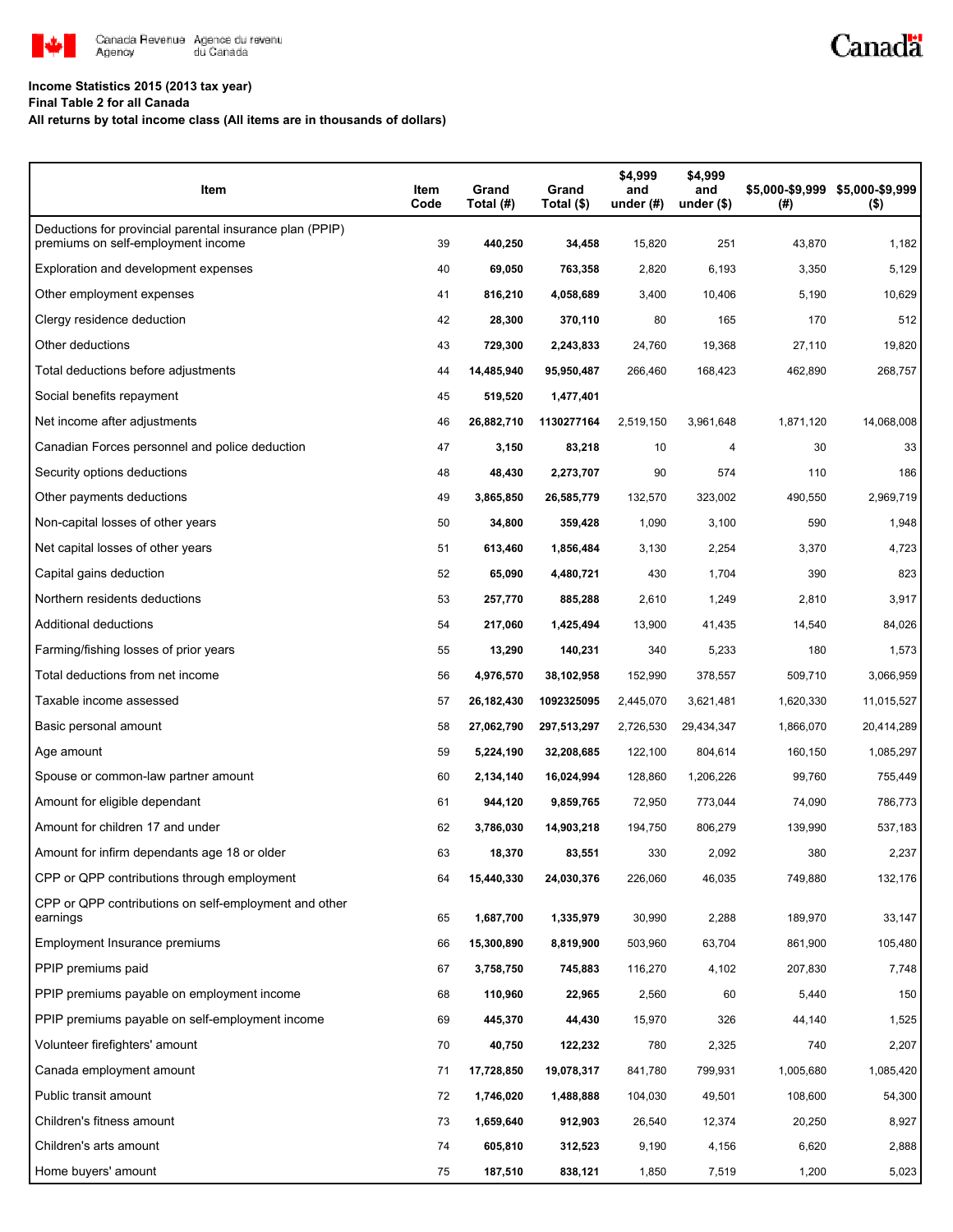

# Canadä

### **Income Statistics 2015 (2013 tax year)**

**Final Table 2 for all Canada**

**All returns by total income class (All items are in thousands of dollars)**

| Item                                                              | Item<br>Code | Grand<br>Total (#) | Grand<br>Total (\$) | \$4,999<br>and<br>under $(\#)$ | \$4,999<br>and<br>under $($)$ | (#)       | \$5,000-\$9,999 \$5,000-\$9,999<br>$($ \$) |
|-------------------------------------------------------------------|--------------|--------------------|---------------------|--------------------------------|-------------------------------|-----------|--------------------------------------------|
| Pension income amount                                             | 76           | 4,785,430          | 9,132,878           | 29,080                         | 40,678                        | 59,310    | 92,265                                     |
| Caregiver amount                                                  | 77           | 239,380            | 1,262,607           | 4,630                          | 23,279                        | 4,030     | 18,999                                     |
| Disability amount                                                 | 78           | 712,570            | 5,480,277           | 33,950                         | 267,002                       | 50,410    | 388,155                                    |
| Disability amount transferred from a dependant                    | 79           | 243,810            | 2,475,590           | 6,990                          | 79,491                        | 5,200     | 57,943                                     |
| Interest paid on student loans                                    | 80           | 620,900            | 321,558             | 4,780                          | 2,195                         | 4,410     | 1,658                                      |
| Tuition, education, and textbook amounts                          | 81           | 1,728,920          | 9,285,031           | 600                            | 666                           | 900       | 2,009                                      |
| Tuition, education, and textbook amounts transferred from a child | 82           | 716,010            | 3,629,951           | 660                            | 2,305                         | 650       | 2,332                                      |
| Amounts transferred from spouse or common-law partner             | 83           | 1,241,360          | 6,363,562           | 133,740                        | 645,306                       | 65,140    | 308,390                                    |
| Medical expenses                                                  | 84           | 4,547,070          | 11,064,376          | 108,550                        | 107,588                       | 122,280   | 158,878                                    |
| Total tax credits on personal amounts                             | 85           | 27,073,100         | 71,606,665          | 2,727,950                      | 5,278,128                     | 1,867,420 | 3,907,646                                  |
| Allowable charitable donations and government gifts               | 86           | 5,766,310          | 9,312,777           | 12,210                         | 2,394                         | 18,890    | 5,488                                      |
| Eligible cultural and ecological gifts                            | 87           | 5,920              | 70,053              |                                |                               |           |                                            |
| Total tax credit on donations and gifts                           | 88           | 5,730,100          | 2,605,346           | 12,040                         | 626                           | 18,160    | 1,396                                      |
| Total federal non-refundable tax credits                          | 89           | 27,074,140         | 74,212,011          | 2,728,060                      | 5,278,754                     | 1,867,540 | 3,909,042                                  |
| Federal dividend tax credit                                       | 90           | 3,746,930          | 9,559,749           | 9,740                          | 21                            | 7,370     | 60                                         |
| Overseas employment tax credit                                    | 91           | 6,290              | 59,850              |                                |                               |           |                                            |
| Minimum tax carryover                                             | 92           | 47,090             | 133,934             |                                |                               |           |                                            |
| Basic federal tax                                                 | 93           | 16,943,960         | 128,223,628         | 14,770                         | 12,003                        | 17,620    | 10,644                                     |
| Federal Foreign Tax Credit                                        | 94           | 1,285,800          | 1,084,346           | 180                            | 47                            | 270       | 95                                         |
| Federal Political contribution tax credit                         | 95           | 150,810            | 25,066              |                                |                               |           |                                            |
| <b>Investment Tax Credit</b>                                      | 96           | 33,310             | 62,583              |                                |                               |           |                                            |
| Labour-sponsored funds tax credit                                 | 97           | 326,350            | 144,384             | 10                             | $\mathbf{1}$                  | 40        | 5                                          |
| Alternative minimum tax payable                                   | 98           | 39,330             | 186,478             | 50                             | 502                           |           |                                            |
| Net federal tax                                                   | 99           | 16,892,310         | 127,005,869         | 14,640                         | 4,401                         | 17,420    | 9,525                                      |
| CPP contributions on self-employment                              | 100          | 1,297,330          | 2,056,164           | 23,500                         | 2,988                         | 152,380   | 51,944                                     |
| Social Benefits repayment                                         | 101          | 519,520            | 1,477,401           |                                |                               |           |                                            |
| <b>Net Provincial Tax</b>                                         | 102          | 12,925,190         | 54,804,269          | 6,030                          | 862                           | 13,720    | 2,386                                      |
| Total tax payable                                                 | 103          | 18,029,170         | 185,352,672         | 39,640                         | 8,262                         | 174,360   | 63,908                                     |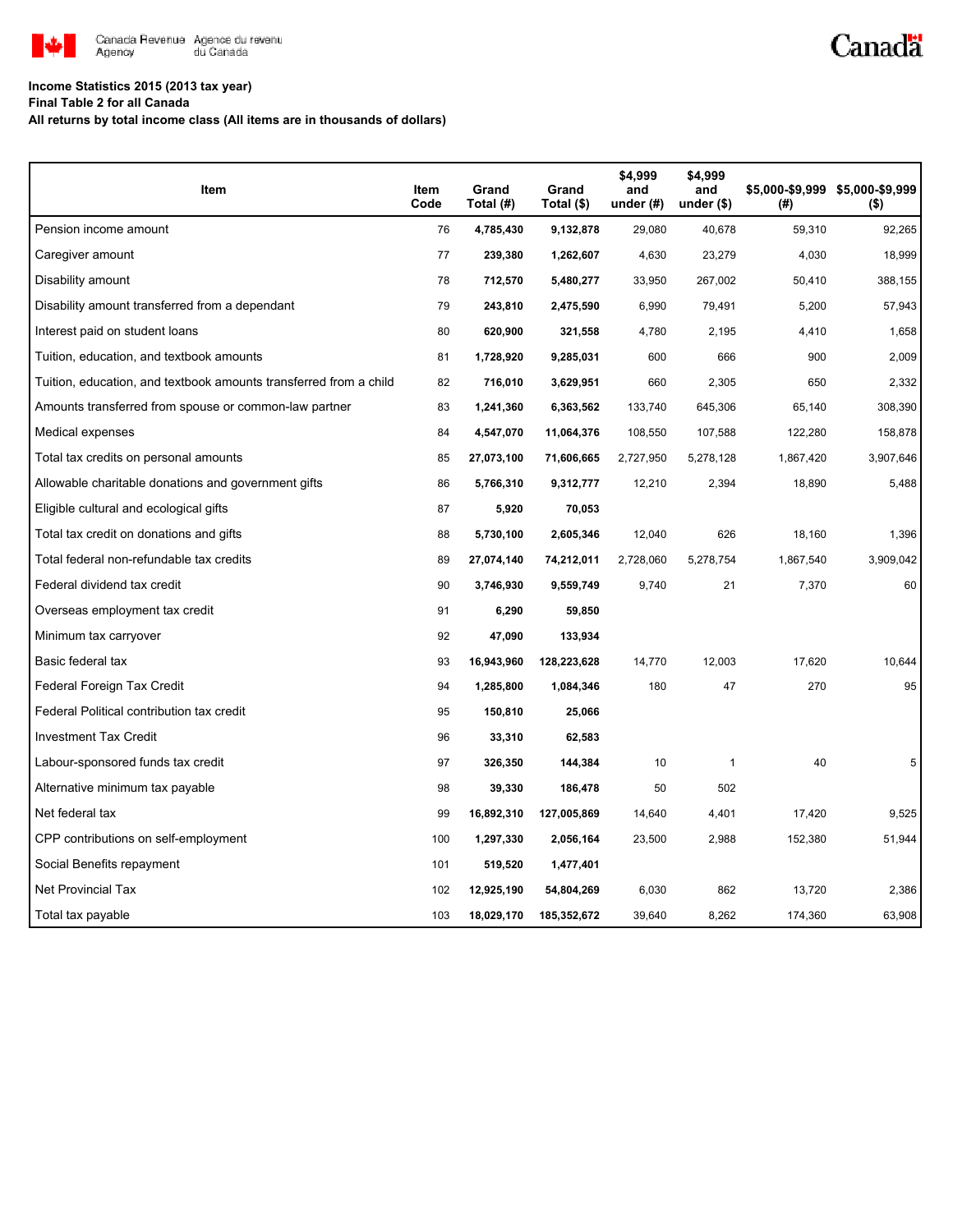| Item                                                                          | Item<br>Code   | (#)       | \$10,000-\$14,999 \$10,000-\$14,999 \$15,000-\$19,999 \$15,000-\$19,999 \$20,000-\$24,999 \$20,000-\$24,999<br>$($ \$) | (# )      | $($ \$)    | (#)       | $($ \$)    |
|-------------------------------------------------------------------------------|----------------|-----------|------------------------------------------------------------------------------------------------------------------------|-----------|------------|-----------|------------|
| Number of taxable returns                                                     | $\mathbf{1}$   | 465,580   |                                                                                                                        | 865,660   |            | 1,362,970 |            |
| Number of non-taxable returns                                                 | $\overline{2}$ | 1,884,910 |                                                                                                                        | 1,680,290 |            | 636,260   |            |
| Total number of returns                                                       | 3              | 2,350,490 |                                                                                                                        | 2,545,950 |            | 1,999,230 |            |
| Employment income                                                             | 4              | 1,082,620 | 10,573,286                                                                                                             | 1,051,720 | 14,446,464 | 1,061,880 | 19,210,928 |
| Commissions (from employment)                                                 | 5              | 31,200    | 43,952                                                                                                                 | 33,640    | 74,451     | 34,950    | 114,316    |
| Other employment income                                                       | 6              | 86,910    | 305,578                                                                                                                | 91,160    | 327,280    | 108,910   | 394,541    |
| Old Age Security pension (OASP)                                               | $\overline{7}$ | 478,310   | 2,378,134                                                                                                              | 1,137,490 | 6,663,489  | 736,660   | 4,606,253  |
| CPP or QPP benefits                                                           | 8              | 617,250   | 2,790,984                                                                                                              | 1,145,510 | 5,943,115  | 830,710   | 6,030,351  |
| Other pensions or superannuation                                              | 9              | 108,540   | 330,141                                                                                                                | 333,900   | 1,105,494  | 527,950   | 2,998,259  |
| Elected split-pension amount                                                  | 10             | 69,240    | 384,200                                                                                                                | 139,570   | 1,011,516  | 149,250   | 1,203,892  |
| Universal Child Care Benefit (UCCB)                                           | 11             | 166,670   | 247,082                                                                                                                | 137,090   | 203,434    | 117,030   | 170,011    |
| Employment Insurance and other<br>benefits                                    | 12             | 176,150   | 970,957                                                                                                                | 244,230   | 1,576,417  | 264,820   | 1,886,384  |
| Taxable amount of dividends from<br>taxable Canadian corporations             | 13             | 124,650   | 161,921                                                                                                                | 190,010   | 292,744    | 228,300   | 448,206    |
| Interest and other investment income                                          | 14             | 329,080   | 319,350                                                                                                                | 512,920   | 554,804    | 516,550   | 703,928    |
| Net partnership income (Limited or<br>non-active partners only)               | 15             | 2,450     | $-3,015$                                                                                                               | 2,010     | $-2,231$   | 1,890     | $-1,453$   |
| Net rental income                                                             | 16             | 72,240    | 196,716                                                                                                                | 87,510    | 226,144    | 91,030    | 255,423    |
| Taxable capital gains                                                         | 17             | 77,320    | 116,722                                                                                                                | 110,850   | 155,608    | 136,250   | 199,916    |
| Registered retirement savings plan<br>income (RRSP)                           | 18             | 94,030    | 317,137                                                                                                                | 119,290   | 426,798    | 139,940   | 552,805    |
| Other income                                                                  | 19             | 254,950   | 725,620                                                                                                                | 256,980   | 689,412    | 255,370   | 648,648    |
| Net business income                                                           | 20             | 266,100   | 2,157,116                                                                                                              | 217,840   | 2,154,936  | 173,180   | 2,000,189  |
| Net professional income                                                       | 21             | 22,960    | 166,839                                                                                                                | 20,520    | 182,223    | 17,270    | 188,027    |
| Net commission income                                                         | 22             | 22,200    | 135,441                                                                                                                | 20,000    | 144,835    | 17,340    | 150,686    |
| Net farming income                                                            | 23             | 30,330    | 111,500                                                                                                                | 28,100    | 81,434     | 24,000    | 86,315     |
| Net fishing income                                                            | 24             | 1,700     | 3,533                                                                                                                  | 2,270     | 9,811      | 2,860     | 17,838     |
| Workers' compensation benefits                                                | 25             | 31,630    | 146,965                                                                                                                | 51,140    | 309,896    | 65,110    | 479,499    |
| Social assistance payments                                                    | 26             | 540,350   | 4,693,729                                                                                                              | 332,820   | 2,092,501  | 144,640   | 1,002,940  |
| Net federal supplements                                                       | 27             | 359,900   | 1,863,966                                                                                                              | 924,080   | 5,771,074  | 412,450   | 1,271,667  |
| Total income assessed                                                         | 28             | 2,350,490 | 29,178,789                                                                                                             | 2,545,950 | 44,499,547 | 1,999,230 | 44,695,365 |
| Registered pension plan contributions<br>(RPP)                                | 29             | 51,750    | 25,026                                                                                                                 | 74,360    | 46,882     | 106,870   | 88,163     |
| RRSP deduction                                                                | 30             | 59,080    | 77,339                                                                                                                 | 110,220   | 174,752    | 167,230   | 303,098    |
| Deduction for elected split-pension<br>amount                                 | 31             | 3,850     | 5,592                                                                                                                  | 12,040    | 20,203     | 57,110    | 127,958    |
| Annual union, professional, or like<br>dues                                   | 32             | 205,110   | 41,081                                                                                                                 | 214,340   | 51,803     | 237,530   | 69,041     |
| Child care expenses                                                           | 33             | 67,600    | 143,836                                                                                                                | 81,350    | 200,622    | 91,410    | 253,857    |
| Business investment loss                                                      | 34             | 240       | 6,449                                                                                                                  | 310       | 5,785      | 390       | 8,272      |
| Moving expenses                                                               | 35             | 6,160     | 7,409                                                                                                                  | 6,810     | 9,431      | 7,140     | 11,477     |
| Support payments made                                                         | 36             | 640       | 2,239                                                                                                                  | 1,020     | 3,695      | 1,350     | 5,131      |
| Carrying charges and interest<br>expenses                                     | 37             | 48,660    | 37,452                                                                                                                 | 92,740    | 60,317     | 124,720   | 81,873     |
| Deductions for CPP/QPP contributions<br>on self-employment and other earnings | 38             | 257,740   | 88,603                                                                                                                 | 203,390   | 101,000    | 160,730   | 101,205    |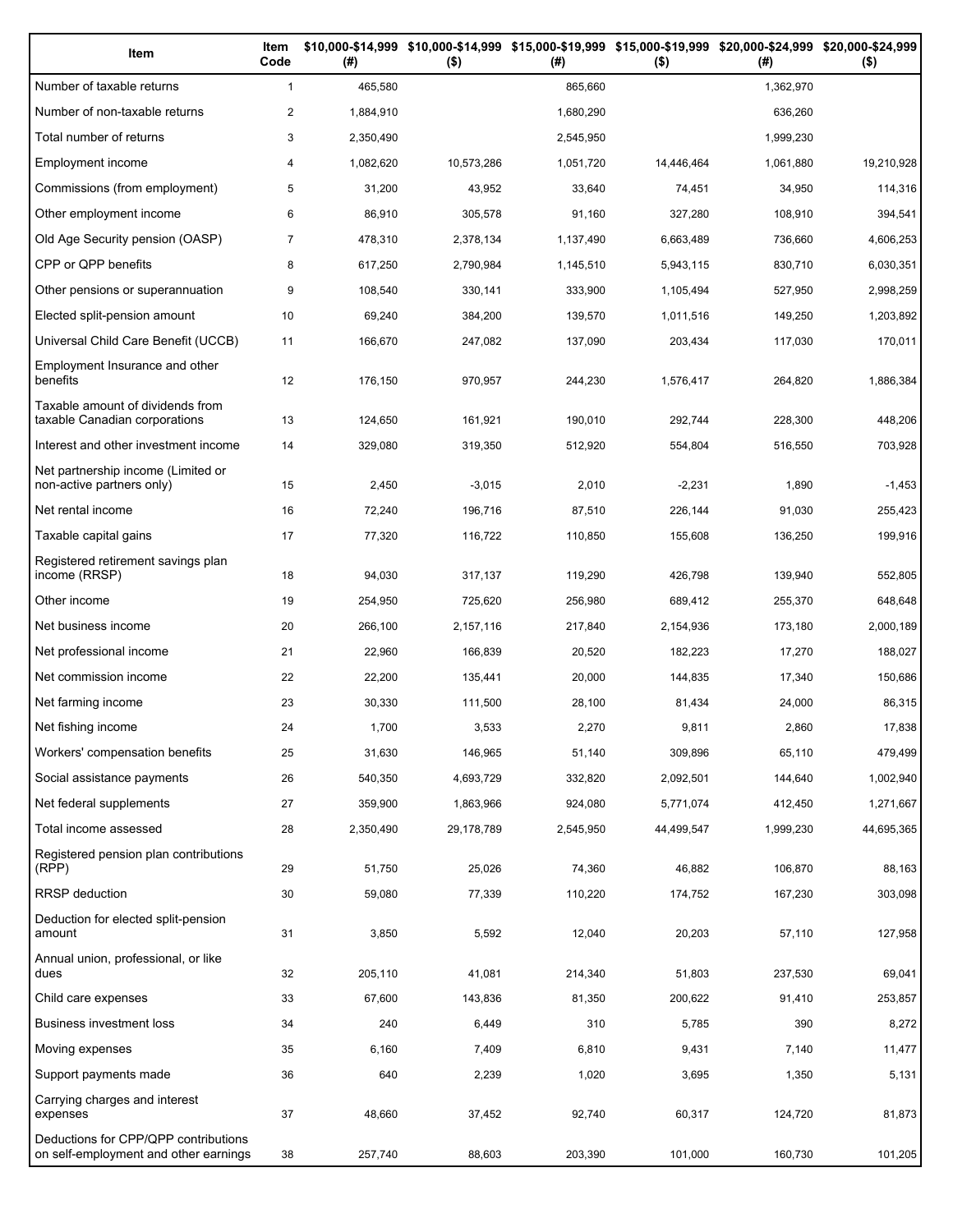| Item                                                                    | Item<br>Code | (#)       | $($ \$)    | (#)       | $($ \$)    | \$10,000-\$14,999 \$10,000-\$14,999 \$15,000-\$19,999 \$15,000-\$19,999 \$20,000-\$24,999 \$20,000-\$24,999<br>(#) | $($ \$)    |
|-------------------------------------------------------------------------|--------------|-----------|------------|-----------|------------|--------------------------------------------------------------------------------------------------------------------|------------|
| Deductions for provincial parental<br>insurance plan (PPIP) premiums on |              |           |            |           |            |                                                                                                                    |            |
| self-employment income                                                  | 39           | 66,490    | 2,740      | 54,870    | 2,903      | 42,910                                                                                                             | 2,697      |
| Exploration and development expenses                                    | 40           | 1,740     | 4,307      | 1,170     | 3,326      | 1,080                                                                                                              | 3,175      |
| Other employment expenses                                               | 41           | 9,490     | 19,314     | 16,130    | 35,654     | 23,040                                                                                                             | 56,937     |
| Clergy residence deduction                                              | 42           | 300       | 1,329      | 530       | 2,565      | 840                                                                                                                | 5,058      |
| Other deductions                                                        | 43           | 43,210    | 30,434     | 59,280    | 40,651     | 67,020                                                                                                             | 41,488     |
| Total deductions before adjustments                                     | 44           | 616,960   | 494,930    | 670,860   | 761,045    | 765,870                                                                                                            | 1,160,594  |
| Social benefits repayment                                               | 45           |           |            |           |            |                                                                                                                    |            |
| Net income after adjustments                                            | 46           | 2,349,240 | 28,697,372 | 2,545,210 | 43,750,245 | 1,998,740                                                                                                          | 43,542,455 |
| Canadian Forces personnel and police<br>deduction                       | 47           |           |            |           |            | 20                                                                                                                 | 18         |
| Security options deductions                                             | 48           | 170       | 335        | 250       | 425        | 320                                                                                                                | 556        |
| Other payments deductions                                               | 49           | 864,650   | 6,705,220  | 1,134,220 | 8,173,899  | 548,750                                                                                                            | 2,754,263  |
| Non-capital losses of other years                                       | 50           | 3,070     | 6,581      | 4,600     | 13,725     | 4,360                                                                                                              | 18,272     |
| Net capital losses of other years                                       | 51           | 6,980     | 8,087      | 13,460    | 14,705     | 23,840                                                                                                             | 23,180     |
| Capital gains deduction                                                 | 52           | 730       | 1,480      | 1,110     | 3,088      | 1,440                                                                                                              | 5,511      |
| Northern residents deductions                                           | 53           | 5,730     | 11,698     | 9,900     | 24,553     | 11,960                                                                                                             | 31,300     |
| Additional deductions                                                   | 54           | 17,780    | 109,333    | 29,010    | 141,731    | 32,210                                                                                                             | 123,691    |
| Farming/fishing losses of prior years                                   | 55           | 680       | 2,133      | 1,010     | 3,860      | 1,070                                                                                                              | 4,981      |
| Total deductions from net income                                        | 56           | 891,020   | 6,844,894  | 1,167,190 | 8,376,024  | 596,050                                                                                                            | 2,961,828  |
| Taxable income assessed                                                 | 57           | 2,083,980 | 21,866,734 | 2,480,910 | 35,397,234 | 1,976,170                                                                                                          | 40,589,368 |
| Basic personal amount                                                   | 58           | 2,345,820 | 25,782,672 | 2,542,420 | 27,996,606 | 1,996,620                                                                                                          | 21,996,867 |
| Age amount                                                              | 59           | 480,490   | 3,286,727  | 1,138,460 | 7,799,583  | 737,370                                                                                                            | 5,052,538  |
| Spouse or common-law partner<br>amount                                  | 60           | 153,960   | 1,121,172  | 194,820   | 1,326,730  | 190,420                                                                                                            | 1,300,459  |
| Amount for eligible dependant                                           | 61           | 108,340   | 1,159,964  | 90,600    | 960,834    | 76,230                                                                                                             | 800,488    |
| Amount for children 17 and under                                        | 62           | 203,700   | 796,372    | 199,660   | 792,719    | 194,180                                                                                                            | 757,472    |
| Amount for infirm dependants age 18                                     |              |           |            |           |            |                                                                                                                    |            |
| or older<br>CPP or QPP contributions through                            | 63           | 660       | 3,721      | 940       | 4,791      | 1,230                                                                                                              | 5,862      |
| employment                                                              | 64           | 937,940   | 335,803    | 963,190   | 536,160    | 993,930                                                                                                            | 772,267    |
| CPP or QPP contributions on<br>self-employment and other earnings       | 65           | 257,740   | 88,603     | 203,390   | 101,000    | 160,730                                                                                                            | 101,205    |
| Employment Insurance premiums                                           | 66           | 948,850   | 178,883    | 947,860   | 244,711    | 970,610                                                                                                            | 325,140    |
| PPIP premiums paid                                                      | 67           | 241,140   | 13,831     | 247,900   | 19,622     | 261,020                                                                                                            | 26,893     |
| PPIP premiums payable on<br>employment income                           | 68           | 6,490     | 271        | 6,120     | 361        | 5,490                                                                                                              | 438        |
| PPIP premiums payable on<br>self-employment income                      | 69           | 66,950    | 3,534      | 55,440    | 3,745      | 43,410                                                                                                             | 3,479      |
| Volunteer firefighters' amount                                          | 70           | 950       | 2,838      | 1,390     | 4,163      | 1,690                                                                                                              | 5,070      |
| Canada employment amount                                                | 71           | 1,103,890 | 1,193,057  | 1,079,660 | 1,170,624  | 1,110,250                                                                                                          | 1,195,451  |
| Public transit amount                                                   | 72           | 132,440   | 73,936     | 129,700   | 82,526     | 126,450                                                                                                            | 93,401     |
| Children's fitness amount                                               | 73           | 31,830    | 14,210     | 41,850    | 18,990     | 50,970                                                                                                             | 23,159     |
| Children's arts amount                                                  | 74           | 10,270    | 4,605      | 13,710    | 6,235      | 16,990                                                                                                             | 7,793      |
| Home buyers' amount                                                     | 75           | 2,290     | 9,526      | 4,550     | 18,769     | 6,890                                                                                                              | 29,278     |
| Pension income amount                                                   | 76           | 164,520   | 264,144    | 434,400   | 724,932    | 618,560                                                                                                            | 1,164,500  |
| Caregiver amount                                                        | 77           | 6,380     | 29,890     | 10,050    | 46,586     | 13,180                                                                                                             | 62,317     |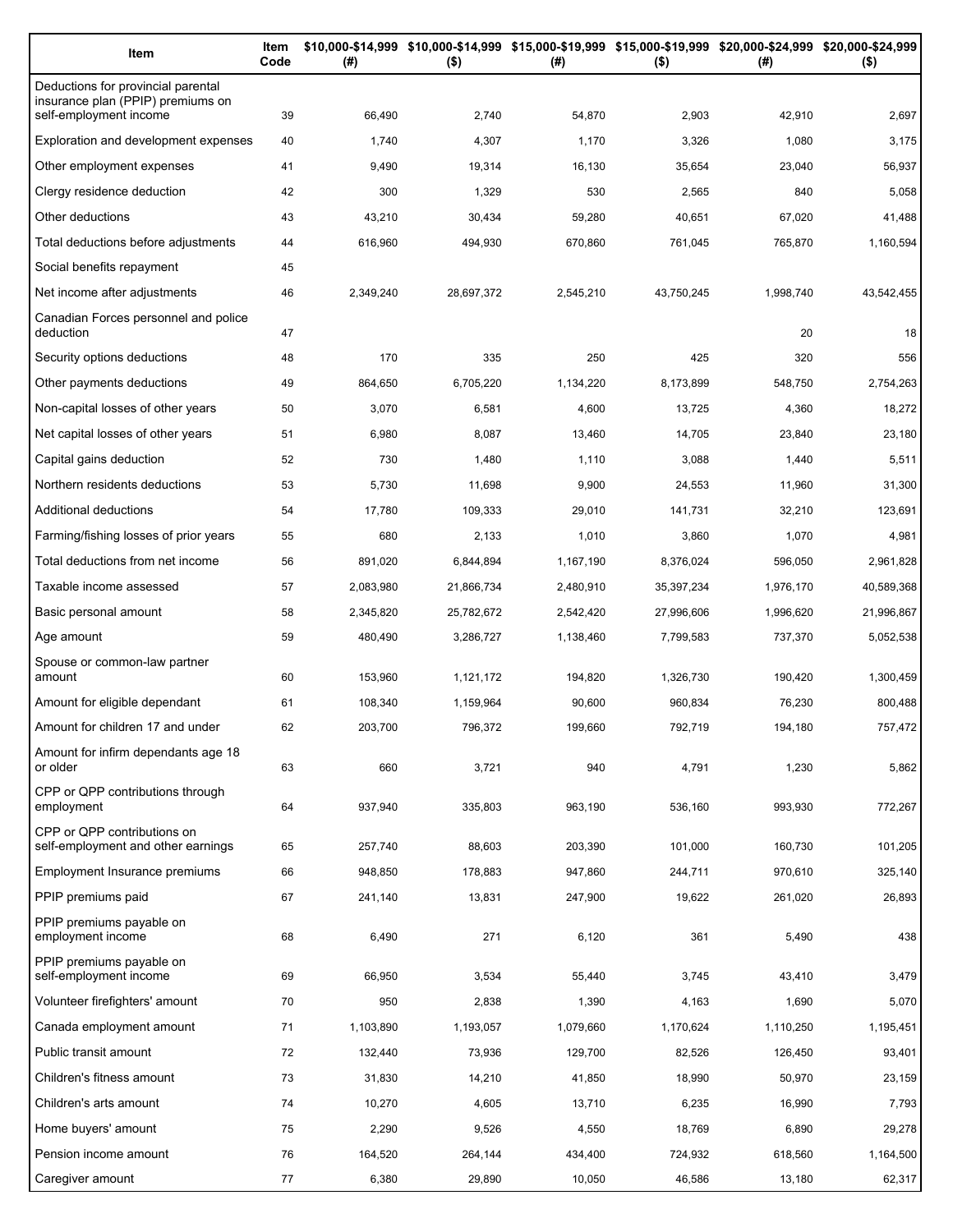| Item                                                                 | Item<br>Code | (#)       | $($ \$)   | (#)       | $($ \$)   | \$10,000-\$14,999 \$10,000-\$14,999 \$15,000-\$19,999 \$15,000-\$19,999 \$20,000-\$24,999 \$20,000-\$24,999<br>(# ) | $($ \$)   |
|----------------------------------------------------------------------|--------------|-----------|-----------|-----------|-----------|---------------------------------------------------------------------------------------------------------------------|-----------|
| Disability amount                                                    | 78           | 96,820    | 742,417   | 89,750    | 688,312   | 84,800                                                                                                              | 649,117   |
| Disability amount transferred from a<br>dependant                    | 79           | 7.990     | 86.782    | 10.040    | 100,240   | 11,560                                                                                                              | 108,392   |
| Interest paid on student loans                                       | 80           | 12,150    | 4,505     | 29,060    | 12,055    | 41,740                                                                                                              | 17,867    |
| Tuition, education, and textbook<br>amounts                          | 81           | 160,660   | 158,664   | 300,920   | 1,030,625 | 223,570                                                                                                             | 1,280,288 |
| Tuition, education, and textbook<br>amounts transferred from a child | 82           | 2,290     | 5,205     | 8,280     | 28,604    | 15,630                                                                                                              | 66,353    |
| Amounts transferred from spouse or<br>common-law partner             | 83           | 172,670   | 935,607   | 177,570   | 988,961   | 146,650                                                                                                             | 813,356   |
| Medical expenses                                                     | 84           | 224,970   | 295,201   | 452,300   | 825,628   | 561,410                                                                                                             | 1,095,712 |
| Total tax credits on personal amounts                                | 85           | 2,346,750 | 5,488,866 | 2,543,100 | 6,830,169 | 1,997,260                                                                                                           | 5,663,351 |
| Allowable charitable donations and<br>government gifts               | 86           | 55,100    | 19,638    | 151,410   | 77,906    | 270,810                                                                                                             | 158,527   |
| Eligible cultural and ecological gifts                               | 87           | 150       | 81        | 410       | 636       | 460                                                                                                                 | 321       |
| Total tax credit on donations and gifts                              | 88           | 53,940    | 4,926     | 148,890   | 20,296    | 267,530                                                                                                             | 41,118    |
| Total federal non-refundable tax credits                             | 89           | 2,346,830 | 5,493,792 | 2,543,190 | 6,850,465 | 1,997,420                                                                                                           | 5,704,469 |
| Federal dividend tax credit                                          | 90           | 41,320    | 2,936     | 82,600    | 13,285    | 155,430                                                                                                             | 32,821    |
| Overseas employment tax credit                                       | 91           |           |           | 40        | 13        | 50                                                                                                                  | 28        |
| Minimum tax carryover                                                | 92           | 310       | 60        | 780       | 378       | 1,410                                                                                                               | 982       |
| Basic federal tax                                                    | 93           | 293,670   | 60,898    | 757,050   | 400,853   | 1,146,150                                                                                                           | 987,031   |
| Federal Foreign Tax Credit                                           | 94           | 5,400     | 276       | 17,450    | 1,196     | 37,240                                                                                                              | 2,320     |
| Federal Political contribution tax credit                            | 95           | 370       | 26        | 1,180     | 127       | 3,630                                                                                                               | 351       |
| <b>Investment Tax Credit</b>                                         | 96           | 370       | 31        | 690       | 183       | 900                                                                                                                 | 378       |
| Labour-sponsored funds tax credit                                    | 97           | 320       | 32        | 1,940     | 341       | 4,910                                                                                                               | 1,147     |
| Alternative minimum tax payable                                      | 98           | 20        | 48        | 20        | 76        | 10                                                                                                                  | 39        |
| Net federal tax                                                      | 99           | 289,290   | 60,803    | 750,720   | 400,158   | 1,138,240                                                                                                           | 984,015   |
| CPP contributions on self-employment                                 | 100          | 196,110   | 133,125   | 152,230   | 149,757   | 120,370                                                                                                             | 150,869   |
| Social Benefits repayment                                            | 101          |           |           |           |           |                                                                                                                     |           |
| Net Provincial Tax                                                   | 102          | 76,990    | 16,221    | 388,690   | 106,480   | 930,100                                                                                                             | 396,790   |
| Total tax payable                                                    | 103          | 465,580   | 210,283   | 865,660   | 656,601   | 1,362,970                                                                                                           | 1,531,941 |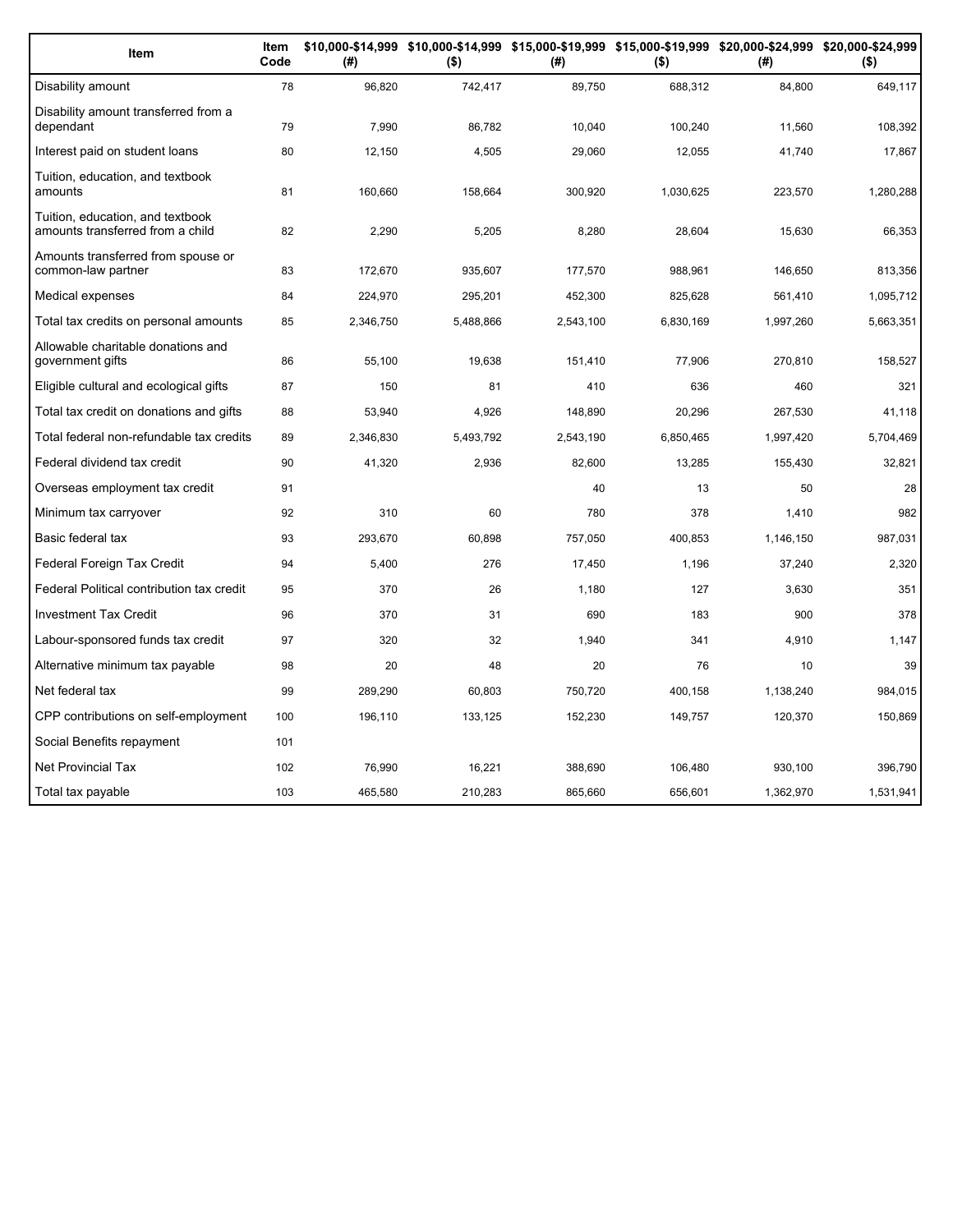| Item                                                                          | Item<br>Code   | (#)       | \$25,000-\$29,999 \$25,000-\$29,999<br>$($ \$) | (# )      | \$30,000-\$34,999 \$30,000-\$34,999 \$35,000-\$39,999 \$35,000-\$39,999<br>$($ \$) | (#)       | $($ \$)    |
|-------------------------------------------------------------------------------|----------------|-----------|------------------------------------------------|-----------|------------------------------------------------------------------------------------|-----------|------------|
| Number of taxable returns                                                     | $\mathbf{1}$   | 1,404,370 |                                                | 1,455,040 |                                                                                    | 1,441,580 |            |
| Number of non-taxable returns                                                 | $\overline{c}$ | 221,420   |                                                | 104,130   |                                                                                    | 55.740    |            |
| Total number of returns                                                       | 3              | 1,625,800 |                                                | 1,559,160 |                                                                                    | 1,497,310 |            |
| Employment income                                                             | 4              | 1,042,060 | 23,417,475                                     | 1,056,990 | 28,639,310                                                                         | 1,066,790 | 34,103,268 |
| Commissions (from employment)                                                 | 5              | 34,450    | 150,929                                        | 33,920    | 196,976                                                                            | 32,310    | 238,031    |
| Other employment income                                                       | 6              | 121,840   | 446,604                                        | 140,580   | 482,306                                                                            | 154,010   | 488,569    |
| Old Age Security pension (OASP)                                               | 7              | 449,240   | 2,789,287                                      | 401,610   | 2,499,615                                                                          | 346,190   | 2,148,239  |
| CPP or QPP benefits                                                           | 8              | 543,620   | 4,109,385                                      | 497,310   | 3,844,553                                                                          | 442,710   | 3,482,313  |
| Other pensions or superannuation                                              | 9              | 397,460   | 3,929,118                                      | 385,800   | 5,191,605                                                                          | 357,060   | 6,139,818  |
| Elected split-pension amount                                                  | 10             | 101,190   | 1,065,014                                      | 121,400   | 1,437,904                                                                          | 107,700   | 1,362,152  |
| Universal Child Care Benefit (UCCB)                                           | 11             | 106,860   | 153,672                                        | 99,900    | 143,063                                                                            | 92,530    | 132,885    |
| Employment Insurance and other<br>benefits                                    | 12             | 265,500   | 2,040,041                                      | 250,350   | 1,963,202                                                                          | 222,270   | 1,682,686  |
| Taxable amount of dividends from<br>taxable Canadian corporations             | 13             | 205,850   | 624,650                                        | 219,980   | 818,894                                                                            | 232,290   | 1,099,221  |
| Interest and other investment income                                          | 14             | 405,210   | 619,997                                        | 400,290   | 637,651                                                                            | 390,780   | 629,246    |
| Net partnership income (Limited or<br>non-active partners only)               | 15             | 1,890     | $-1,527$                                       | 1,920     | $-1,533$                                                                           | 2,080     | $-882$     |
| Net rental income                                                             | 16             | 82,770    | 235,754                                        | 82,670    | 232,542                                                                            | 83,630    | 226,222    |
| Taxable capital gains                                                         | 17             | 120,760   | 221,316                                        | 125,830   | 244,607                                                                            | 129,070   | 268,988    |
| Registered retirement savings plan<br>income (RRSP)                           | 18             | 137,560   | 599,244                                        | 148,670   | 670,668                                                                            | 158,960   | 748,464    |
| Other income                                                                  | 19             | 222,200   | 604,698                                        | 225,170   | 634,384                                                                            | 226,710   | 677,677    |
| Net business income                                                           | 20             | 137,610   | 1,812,920                                      | 117,260   | 1,611,703                                                                          | 101,850   | 1,428,531  |
| Net professional income                                                       | 21             | 14,840    | 187,690                                        | 13,690    | 187,406                                                                            | 12,890    | 192,295    |
| Net commission income                                                         | 22             | 15,030    | 152,586                                        | 13,600    | 153,750                                                                            | 12,450    | 159,012    |
| Net farming income                                                            | 23             | 20,800    | 99,401                                         | 19,990    | 118,669                                                                            | 18,170    | 102,851    |
| Net fishing income                                                            | 24             | 2,930     | 25,524                                         | 2,550     | 27,254                                                                             | 2,170     | 30,814     |
| Workers' compensation benefits                                                | 25             | 62,170    | 537,041                                        | 59,570    | 555,271                                                                            | 55,400    | 527,194    |
| Social assistance payments                                                    | 26             | 58,240    | 430,536                                        | 25,660    | 172,861                                                                            | 13,750    | 88,043     |
| Net federal supplements                                                       | 27             | 88,910    | 308,072                                        | 35,760    | 123,499                                                                            | 19,930    | 63,894     |
| Total income assessed                                                         | 28             | 1,625,800 | 44,628,521                                     | 1,559,160 | 50,657,875                                                                         | 1,497,310 | 56,087,497 |
| Registered pension plan contributions<br>(RPP)                                | 29             | 151,060   | 159,474                                        | 213,870   | 287,531                                                                            | 296,980   | 504,728    |
| <b>RRSP</b> deduction                                                         | 30             | 224,220   | 453,775                                        | 290,720   | 651,887                                                                            | 356,060   | 877,477    |
| Deduction for elected split-pension<br>amount                                 | 31             | 81,690    | 326,305                                        | 93,350    | 488,742                                                                            | 109,800   | 655,067    |
| Annual union, professional, or like<br>dues                                   | 32             | 271,010   | 94,679                                         | 316,010   | 131,024                                                                            | 371,970   | 182,483    |
| Child care expenses                                                           | 33             | 98,480    | 301,267                                        | 104,380   | 345,610                                                                            | 105,810   | 372,616    |
| Business investment loss                                                      | 34             | 430       | 7,126                                          | 540       | 11,389                                                                             | 490       | 9,389      |
| Moving expenses                                                               | 35             | 7,260     | 13,987                                         | 6,570     | 14,454                                                                             | 6,090     | 15,166     |
| Support payments made                                                         | 36             | 1,690     | 7,204                                          | 2,190     | 10,843                                                                             | 2,470     | 13,794     |
| Carrying charges and interest<br>expenses                                     | 37             | 116,450   | 94,209                                         | 124,160   | 107,552                                                                            | 131,440   | 122,795    |
| Deductions for CPP/QPP contributions<br>on self-employment and other earnings | 38             | 129,430   | 97,661                                         | 107,800   | 91,174                                                                             | 92,360    | 84,570     |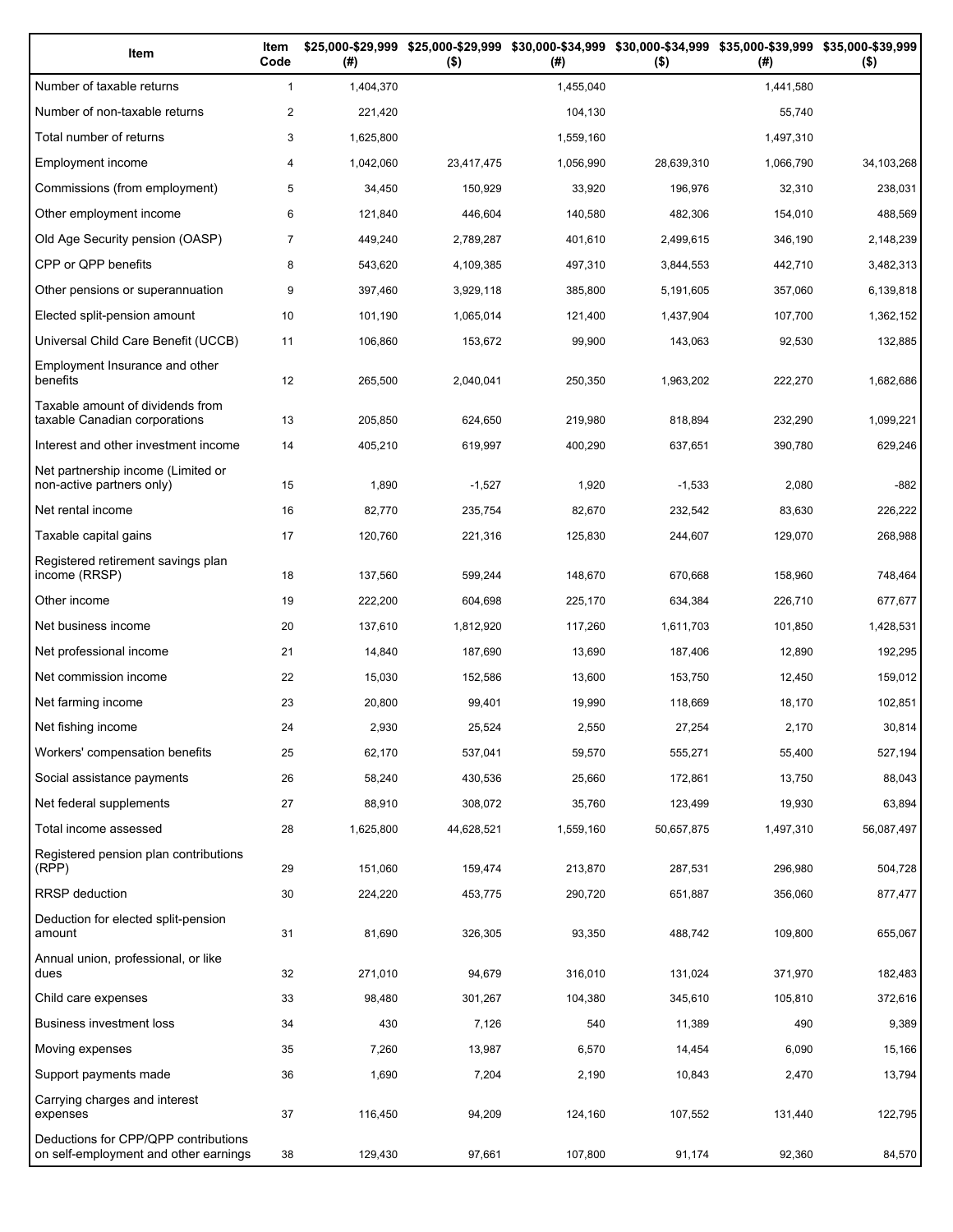| Item                                                                    | Item<br>Code | (#)       | \$25,000-\$29,999 \$25,000-\$29,999 \$30,000-\$34,999 \$30,000-\$34,999 \$35,000-\$39,999 \$35,000-\$39,999<br>$($ \$) | (#)       | $($ \$)    | (#)       | $($ \$)    |
|-------------------------------------------------------------------------|--------------|-----------|------------------------------------------------------------------------------------------------------------------------|-----------|------------|-----------|------------|
| Deductions for provincial parental<br>insurance plan (PPIP) premiums on |              |           |                                                                                                                        |           |            |           |            |
| self-employment income                                                  | 39           | 33,720    | 2,424                                                                                                                  | 26,960    | 2,072      | 22,110    | 1,729      |
| Exploration and development expenses                                    | 40           | 1,140     | 3,597                                                                                                                  | 1,060     | 3,244      | 1,150     | 2,808      |
| Other employment expenses                                               | 41           | 29,800    | 79,722                                                                                                                 | 35,670    | 103,965    | 40,160    | 124,747    |
| Clergy residence deduction                                              | 42           | 1,260     | 8,617                                                                                                                  | 1,910     | 14,652     | 2,030     | 17,614     |
| Other deductions                                                        | 43           | 63,710    | 42,201                                                                                                                 | 61,320    | 43,773     | 57,040    | 44,972     |
| Total deductions before adjustments                                     | 44           | 806,640   | 1,693,213                                                                                                              | 881,880   | 2,308,778  | 961,720   | 3,030,699  |
| Social benefits repayment                                               | 45           |           |                                                                                                                        |           |            |           |            |
| Net income after adjustments                                            | 46           | 1,625,470 | 42,941,055                                                                                                             | 1,558,850 | 48,357,091 | 1,497,050 | 53,062,430 |
| Canadian Forces personnel and police<br>deduction                       | 47           | 40        | 82                                                                                                                     | 40        | 50         | 40        | 84         |
| Security options deductions                                             | 48           | 410       | 617                                                                                                                    | 480       | 972        | 530       | 933        |
| Other payments deductions                                               | 49           | 188,330   | 1,275,797                                                                                                              | 114,170   | 851,659    | 85.650    | 679,234    |
| Non-capital losses of other years                                       | 50           | 3,650     | 19,891                                                                                                                 | 3,010     | 18,836     | 2,360     | 18,129     |
| Net capital losses of other years                                       | 51           | 26,000    | 29,625                                                                                                                 | 30,340    | 37,399     | 32,470    | 41,773     |
| Capital gains deduction                                                 | 52           | 1,640     | 8,641                                                                                                                  | 1,840     | 11,690     | 2,000     | 16,965     |
| Northern residents deductions                                           | 53           | 12,020    | 33,221                                                                                                                 | 12,520    | 36,207     | 12,130    | 35,707     |
| Additional deductions                                                   | 54           | 19,630    | 89,910                                                                                                                 | 16,040    | 82,030     | 13,040    | 73,417     |
| Farming/fishing losses of prior years                                   | 55           | 990       | 6,154                                                                                                                  | 960       | 6,993      | 820       | 6,802      |
| Total deductions from net income                                        | 56           | 241,820   | 1,463,969                                                                                                              | 172,280   | 1,045,900  | 143,570   | 873,191    |
| Taxable income assessed                                                 | 57           | 1,616,780 | 41,482,354                                                                                                             | 1,554,250 | 47,315,480 | 1,493,990 | 52,193,168 |
| Basic personal amount                                                   | 58           | 1,623,850 | 17,895,892                                                                                                             | 1,557,490 | 17,171,672 | 1,496,020 | 16,498,202 |
| Age amount                                                              | 59           | 449,850   | 3,082,224                                                                                                              | 402,230   | 2,755,507  | 346,770   | 2,275,245  |
| Spouse or common-law partner<br>amount                                  | 60           | 146,460   | 1,022,896                                                                                                              | 127,210   | 909,896    | 112,510   | 818,044    |
| Amount for eligible dependant                                           | 61           | 65,310    | 681,238                                                                                                                | 61,210    | 636,720    | 58,330    | 604,285    |
| Amount for children 17 and under                                        | 62           | 189,070   | 727,566                                                                                                                | 195,900   | 746,518    | 203,390   | 774,031    |
| Amount for infirm dependants age 18                                     |              |           |                                                                                                                        |           |            |           |            |
| or older                                                                | 63           | 1,260     | 5,807                                                                                                                  | 1,190     | 5,088      | 1,330     | 5,632      |
| CPP or QPP contributions through<br>employment                          | 64           | 986,950   | 983,855                                                                                                                | 1,007,590 | 1,241,909  | 1,021,210 | 1,512,928  |
| CPP or QPP contributions on<br>self-employment and other earnings       | 65           | 129,430   | 97,661                                                                                                                 | 107,800   | 91,174     | 92,360    | 84,570     |
| Employment Insurance premiums                                           | 66           | 964,630   | 397,762                                                                                                                | 980,670   | 484,375    | 994,370   | 576,515    |
| PPIP premiums paid                                                      | 67           | 267,290   | 34,078                                                                                                                 | 282,600   | 43,511     | 293,600   | 53,433     |
| PPIP premiums payable on<br>employment income                           | 68           | 5,150     | 515                                                                                                                    | 5,240     | 633        | 5,120     | 740        |
| PPIP premiums payable on<br>self-employment income                      | 69           | 34,150    | 3,126                                                                                                                  | 27,390    | 2,673      | 22,540    | 2,232      |
| Volunteer firefighters' amount                                          | 70           | 2,100     | 6,288                                                                                                                  | 2,590     | 7,775      | 2,900     | 8,706      |
| Canada employment amount                                                | 71           | 1,098,370 | 1,178,739                                                                                                              | 1,123,610 | 1,199,417  | 1,139,160 | 1,213,489  |
| Public transit amount                                                   | 72           | 114,540   | 93,920                                                                                                                 | 108,870   | 94,607     | 103,920   | 94,456     |
| Children's fitness amount                                               | 73           | 59,300    | 26,907                                                                                                                 | 70,100    | 31,743     | 80,060    | 36,773     |
| Children's arts amount                                                  | 74           | 19,060    | 8,719                                                                                                                  | 22,400    | 10,061     | 25,230    | 11,437     |
| Home buyers' amount                                                     | 75           | 9,690     | 41,368                                                                                                                 | 13,100    | 56,737     | 15,380    | 67,133     |
| Pension income amount                                                   | 76           | 454,410   | 888,110                                                                                                                | 439,390   | 865,361    | 403,250   | 795,585    |
| Caregiver amount                                                        | 77           | 15,070    | 74,215                                                                                                                 | 16,660    | 84,085     | 17,860    | 92,037     |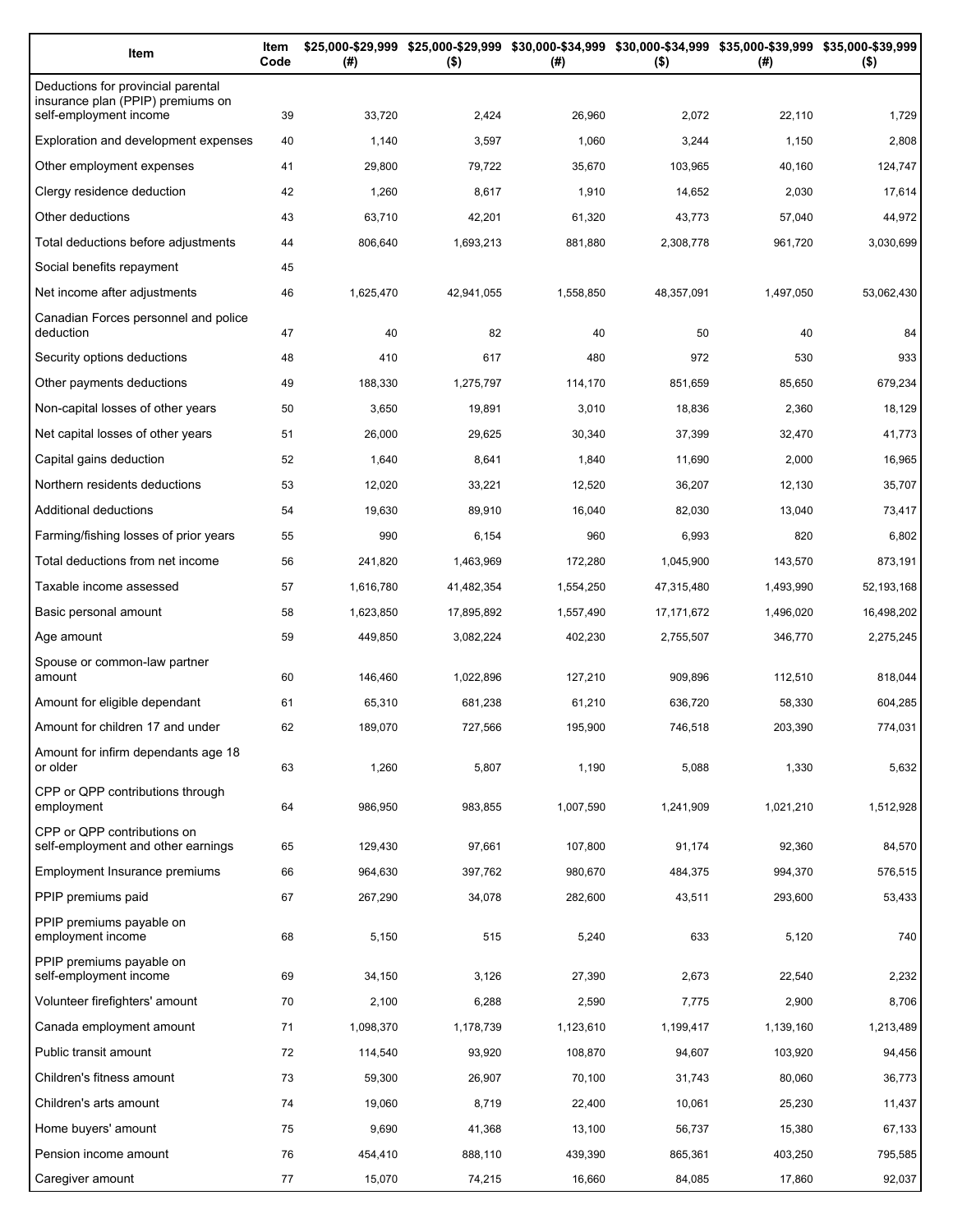| Item                                                                 | Item<br>Code | (#)       | $($ \$)   | (#)       | $($ \$)   | \$25,000-\$29,999 \$25,000-\$29,999 \$30,000-\$34,999 \$30,000-\$34,999 \$35,000-\$39,999 \$35,000-\$39,999<br>(# ) | $($ \$)   |
|----------------------------------------------------------------------|--------------|-----------|-----------|-----------|-----------|---------------------------------------------------------------------------------------------------------------------|-----------|
| Disability amount                                                    | 78           | 66,430    | 510,513   | 57,470    | 442,011   | 47,580                                                                                                              | 366,090   |
| Disability amount transferred from a<br>dependant                    | 79           | 13,080    | 121,902   | 14,460    | 137,614   | 15,980                                                                                                              | 152,866   |
| Interest paid on student loans                                       | 80           | 51,160    | 22,899    | 57,860    | 27,418    | 59,070                                                                                                              | 28,971    |
| Tuition, education, and textbook<br>amounts                          | 81           | 177,160   | 1,187,529 | 145,420   | 1,018,742 | 120,310                                                                                                             | 853,546   |
| Tuition, education, and textbook<br>amounts transferred from a child | 82           | 21,870    | 97,112    | 28,110    | 129,040   | 33,760                                                                                                              | 158,558   |
| Amounts transferred from spouse or<br>common-law partner             | 83           | 105,570   | 563,175   | 82,360    | 414,587   | 64,960                                                                                                              | 313,563   |
| Medical expenses                                                     | 84           | 492,130   | 1,064,710 | 465,180   | 1,066,999 | 411,580                                                                                                             | 977,681   |
| Total tax credits on personal amounts                                | 85           | 1,624,340 | 4,622,883 | 1,557,970 | 4,451,456 | 1,496,360                                                                                                           | 4,256,621 |
| Allowable charitable donations and<br>government gifts               | 86           | 306,730   | 216,188   | 354,980   | 284,451   | 380,690                                                                                                             | 322,253   |
| Eligible cultural and ecological gifts                               | 87           | 410       | 377       | 380       | 273       | 410                                                                                                                 | 380       |
| Total tax credit on donations and gifts                              | 88           | 303.550   | 57,095    | 351,620   | 75.889    | 377,360                                                                                                             | 86,377    |
| Total federal non-refundable tax credits                             | 89           | 1,624,400 | 4,679,979 | 1,558,020 | 4,527,345 | 1,496,430                                                                                                           | 4,342,997 |
| Federal dividend tax credit                                          | 90           | 176,740   | 59,173    | 207,120   | 89,249    | 226,750                                                                                                             | 127,399   |
| Overseas employment tax credit                                       | 91           | 40        | 30        | 40        | 43        | 80                                                                                                                  | 98        |
| Minimum tax carryover                                                | 92           | 1,720     | 1,712     | 1,960     | 2,665     | 1,960                                                                                                               | 3,409     |
| Basic federal tax                                                    | 93           | 1,254,700 | 1,717,144 | 1,366,570 | 2,585,006 | 1,387,010                                                                                                           | 3,410,993 |
| Federal Foreign Tax Credit                                           | 94           | 49,460    | 3,807     | 61,960    | 6,187     | 70,510                                                                                                              | 7,377     |
| Federal Political contribution tax credit                            | 95           | 5,030     | 560       | 6,890     | 820       | 8,140                                                                                                               | 1,024     |
| <b>Investment Tax Credit</b>                                         | 96           | 1,020     | 547       | 1,110     | 702       | 1,120                                                                                                               | 741       |
| Labour-sponsored funds tax credit                                    | 97           | 9,130     | 2,502     | 15,690    | 4,540     | 24,180                                                                                                              | 7,574     |
| Alternative minimum tax payable                                      | 98           | 20        | 55        |           |           | 40                                                                                                                  | 134       |
| Net federal tax                                                      | 99           | 1,249,860 | 1,711,073 | 1,362,850 | 2,574,500 | 1,383,930                                                                                                           | 3,395,874 |
| CPP contributions on self-employment                                 | 100          | 97,560    | 147,139   | 82,230    | 140,208   | 71,260                                                                                                              | 133,326   |
| Social Benefits repayment                                            | 101          |           |           |           |           |                                                                                                                     |           |
| <b>Net Provincial Tax</b>                                            | 102          | 1,001,000 | 742,955   | 1,036,740 | 1,061,183 | 1,034,040                                                                                                           | 1,362,899 |
| Total tax payable                                                    | 103          | 1.404.370 | 2.601.500 | 1.455.040 | 3.776.275 | 1.441.580                                                                                                           | 4,892,592 |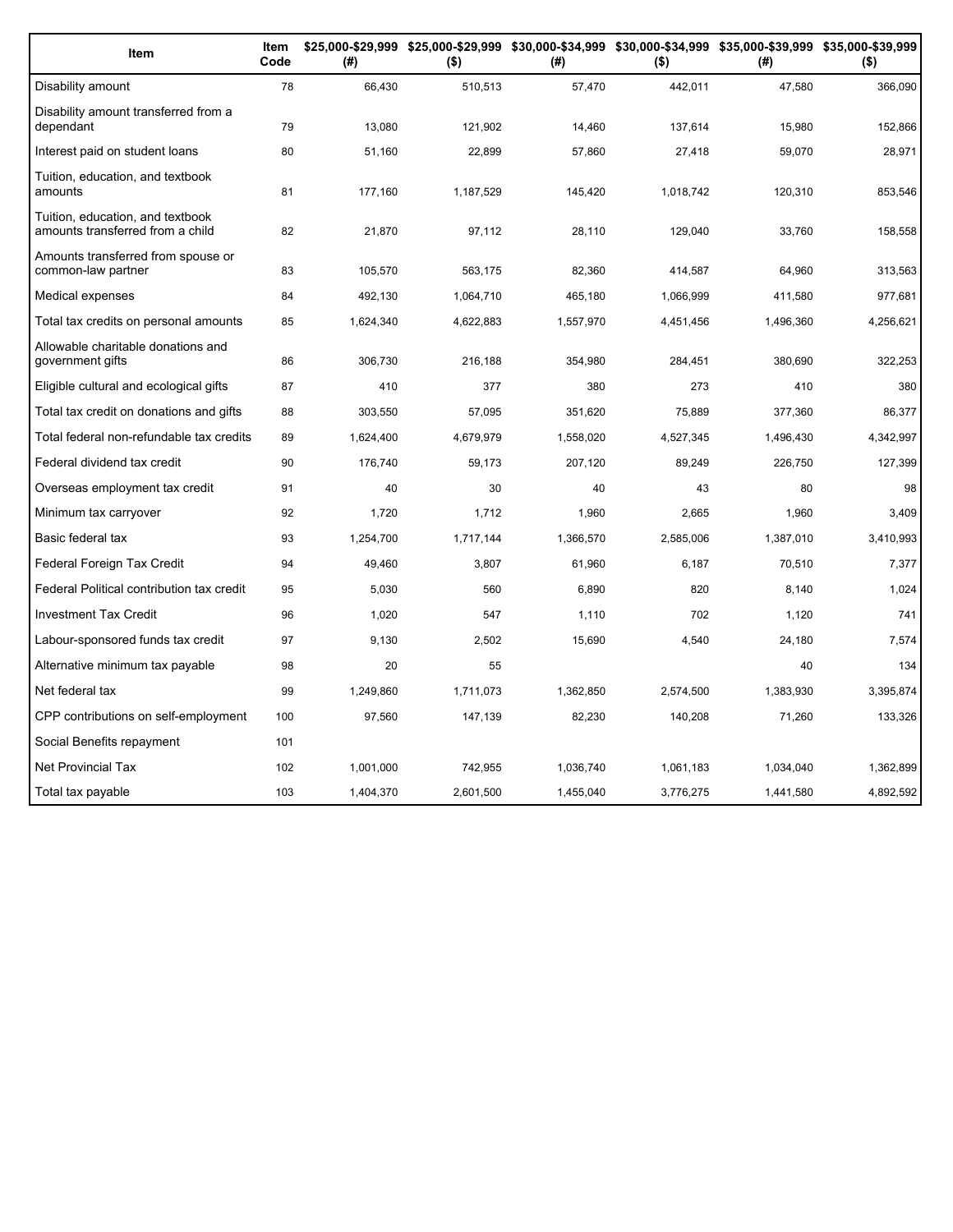| Item                                                                                           | Item<br>Code | (# )      | \$40,000-\$44,999 \$40,000-\$44,999 \$45,000-\$49,999 \$45,000-\$49,999<br>$($ \$) | (#)       | $($ \$)    | \$50,000-<br>\$54,999<br>(# ) | \$50,000-<br>\$54,999<br>$($ \$) |
|------------------------------------------------------------------------------------------------|--------------|-----------|------------------------------------------------------------------------------------|-----------|------------|-------------------------------|----------------------------------|
| Number of taxable returns                                                                      | $\mathbf{1}$ | 1,396,910 |                                                                                    | 1,190,690 |            | 1,033,640                     |                                  |
| Number of non-taxable returns                                                                  | 2            | 32.750    |                                                                                    | 19,830    |            | 13,800                        |                                  |
| Total number of returns                                                                        | 3            | 1,429,650 |                                                                                    | 1,210,520 |            | 1,047,440                     |                                  |
| Employment income                                                                              | 4            | 1,033,270 | 37,615,763                                                                         | 924,100   | 37,917,811 |                               | 822,270 37,591,018               |
| Commissions (from employment)                                                                  | 5            | 30,470    | 274,381                                                                            | 28,050    | 308,163    | 25,090                        | 337,191                          |
| Other employment income                                                                        | 6            | 159,630   | 517,197                                                                            | 143,260   | 443,691    | 128,740                       | 401,758                          |
| Old Age Security pension (OASP)                                                                | 7            | 318,170   | 1,969,507                                                                          | 233,090   | 1,431,135  | 180,680                       | 1,102,718                        |
| CPP or QPP benefits                                                                            | 8            | 417,580   | 3,276,512                                                                          | 316,420   | 2,530,664  | 250,320                       | 2,031,593                        |
| Other pensions or superannuation                                                               | 9            | 348,570   | 7,193,268                                                                          | 267,000   | 6,651,013  | 213,650                       | 6,106,583                        |
| Elected split-pension amount                                                                   | 10           | 130,960   | 1,755,754                                                                          | 66,160    | 827,043    | 38,290                        | 459,698                          |
| Universal Child Care Benefit (UCCB)                                                            | 11           | 82,090    | 118,774                                                                            | 67,480    | 98,230     | 56,150                        | 82,116                           |
| Employment Insurance and other benefits                                                        | 12           | 188,380   | 1,382,481                                                                          | 150,240   | 1,097,116  | 116,570                       | 846,288                          |
| Taxable amount of dividends from taxable Canadian<br>corporations                              | 13           | 253,120   | 1,366,342                                                                          | 227,190   | 1,461,711  | 209,130                       | 1,756,836                        |
| Interest and other investment income                                                           | 14           | 399,880   | 665,605                                                                            | 338,850   | 570,213    | 296,360                       | 509,216                          |
| Net partnership income (Limited or non-active<br>partners only)                                | 15           | 2,470     | $-503$                                                                             | 2,560     | $-425$     | 2,490                         | $-400$                           |
| Net rental income                                                                              | 16           | 84,690    | 234,428                                                                            | 78,460    | 212,651    | 70,350                        | 195,852                          |
| Taxable capital gains                                                                          | 17           | 138,400   | 305,580                                                                            | 123,890   | 311,120    | 110,330                       | 305,716                          |
| Registered retirement savings plan income (RRSP)                                               | 18           | 167,420   | 828,628                                                                            | 149,510   | 721,195    | 134,590                       | 665,767                          |
| Other income                                                                                   | 19           | 232,870   | 727,430                                                                            | 201,890   | 654,053    | 175,670                       | 588,287                          |
| Net business income                                                                            | 20           | 92,480    | 1,333,225                                                                          | 78,240    | 1,166,605  | 66,000                        | 1,020,897                        |
| Net professional income                                                                        | 21           | 12,580    | 197,166                                                                            | 11,550    | 198,263    | 10,830                        | 203,339                          |
| Net commission income                                                                          | 22           | 11,630    | 159,743                                                                            | 9,930     | 153,728    | 8,570                         | 149,478                          |
| Net farming income                                                                             | 23           | 20,480    | 177,293                                                                            | 16,340    | 125,469    | 13,620                        | 94,942                           |
| Net fishing income                                                                             | 24           | 1,960     | 33,524                                                                             | 1,690     | 34,539     | 1,310                         | 29,502                           |
| Workers' compensation benefits                                                                 | 25           | 47,830    | 475,195                                                                            | 39,290    | 386,366    | 31,830                        | 330,819                          |
| Social assistance payments                                                                     | 26           | 8,240     | 48,483                                                                             | 5,150     | 29,622     | 3,400                         | 18,697                           |
| Net federal supplements                                                                        | 27           | 11,160    | 33,775                                                                             | 6,110     | 18,821     | 3,760                         | 11,892                           |
| Total income assessed                                                                          | 28           | 1,429,650 | 60,754,000                                                                         | 1,210,520 | 57,410,693 | 1,047,440                     | 54,896,822                       |
| Registered pension plan contributions (RPP)                                                    | 29           | 342,770   | 715,469                                                                            | 346,550   | 856,447    | 331,430                       | 946,060                          |
| RRSP deduction                                                                                 | 30           | 398,340   | 1,100,304                                                                          | 404,880   | 1,268,146  | 389,740                       | 1,392,715                        |
| Deduction for elected split-pension amount                                                     | 31           | 111,310   | 805,809                                                                            | 109,590   | 941,264    | 95,470                        | 1,020,152                        |
| Annual union, professional, or like dues                                                       | 32           | 394,080   | 220,228                                                                            | 376,030   | 237,971    | 347,800                       | 245,325                          |
| Child care expenses                                                                            | 33           | 98,830    | 372,400                                                                            | 84,930    | 340,868    | 73,190                        | 309,026                          |
| <b>Business investment loss</b>                                                                | 34           | 530       | 9,892                                                                              | 520       | 9,767      | 530                           | 11,425                           |
| Moving expenses                                                                                | 35           | 5,410     | 16,431                                                                             | 4,950     | 16,278     | 4,500                         | 18,062                           |
| Support payments made                                                                          | 36           | 2,710     | 16,790                                                                             | 2,790     | 17,796     | 2,850                         | 19,938                           |
| Carrying charges and interest expenses                                                         | 37           | 137,610   | 132,246                                                                            | 127,590   | 142,754    | 116,240                       | 142,309                          |
| Deductions for CPP/QPP contributions on<br>self-employment and other earnings                  | 38           | 83,580    | 82,275                                                                             | 70,920    | 75,231     | 55,690                        | 65,912                           |
| Deductions for provincial parental insurance plan<br>(PPIP) premiums on self-employment income | 39           | 19,300    | 1,542                                                                              | 15,960    | 1,365      | 13,710                        | 1,241                            |
| Exploration and development expenses                                                           | 40           | 1,430     | 3,533                                                                              | 1,560     | 4,705      | 1,500                         | 4,924                            |
| Other employment expenses                                                                      | 41           | 43,560    | 145,232                                                                            | 46,080    | 165,995    | 47,000                        | 181,852                          |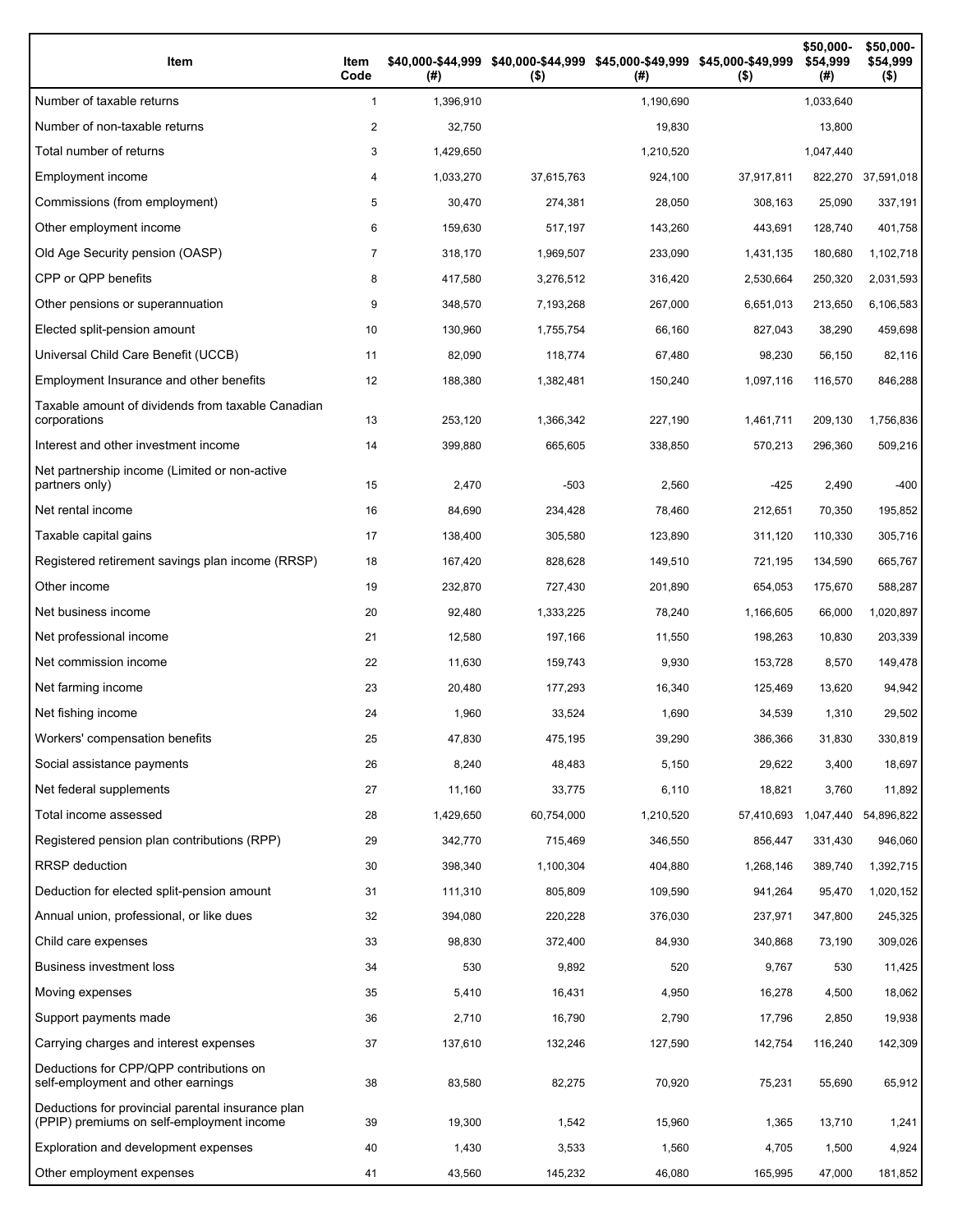| Item                                                                 | Item<br>Code | (# )      | \$40,000-\$44,999 \$40,000-\$44,999 \$45,000-\$49,999 \$45,000-\$49,999<br>$($ \$) | (# )      | $($ \$)    | \$50,000-<br>\$54,999<br>(#) | \$50,000-<br>\$54,999<br>(\$) |
|----------------------------------------------------------------------|--------------|-----------|------------------------------------------------------------------------------------|-----------|------------|------------------------------|-------------------------------|
| Clergy residence deduction                                           | 42           | 2,290     | 22,306                                                                             | 2,390     | 26,402     | 2,530                        | 31,233                        |
| Other deductions                                                     | 43           | 50,310    | 44,114                                                                             | 41,000    | 40,818     | 33,020                       | 39,307                        |
| Total deductions before adjustments                                  | 44           | 982,310   | 3,689,179                                                                          | 915,420   | 4,146,386  | 824,440                      | 4,429,969                     |
| Social benefits repayment                                            | 45           |           |                                                                                    |           |            |                              |                               |
| Net income after adjustments                                         | 46           | 1,429,450 | 57,069,605                                                                         | 1,210,380 |            | 53,270,797 1,047,300         | 50,471,768                    |
| Canadian Forces personnel and police deduction                       | 47           | 40        | 240                                                                                | 60        | 1,182      | 120                          | 2,579                         |
| Security options deductions                                          | 48           | 700       | 1,180                                                                              | 830       | 1,573      | 890                          | 1,938                         |
| Other payments deductions                                            | 49           | 65,250    | 557,834                                                                            | 49,420    | 435,174    | 38,290                       | 361,523                       |
| Non-capital losses of other years                                    | 50           | 1,900     | 15,813                                                                             | 1,580     | 15,031     | 1,220                        | 12,133                        |
| Net capital losses of other years                                    | 51           | 35,600    | 46,168                                                                             | 34,340    | 51,395     | 30,620                       | 50,186                        |
| Capital gains deduction                                              | 52           | 2,230     | 20,768                                                                             | 2,290     | 25,143     | 2,280                        | 30,319                        |
| Northern residents deductions                                        | 53           | 11,780    | 35,376                                                                             | 11,490    | 35,357     | 10,890                       | 35,028                        |
| Additional deductions                                                | 54           | 10,830    | 65,968                                                                             | 8,370     | 52,119     | 5,990                        | 39,035                        |
| Farming/fishing losses of prior years                                | 55           | 700       | 5,920                                                                              | 640       | 5,516      | 550                          | 4,350                         |
| Total deductions from net income                                     | 56           | 124,380   | 749,356                                                                            | 105,020   | 622,719    | 87,360                       | 537,181                       |
| Taxable income assessed                                              | 57           | 1,427,330 | 56,323,581                                                                         | 1,209,200 | 52,651,023 | 1,046,580                    | 49,936,762                    |
| Basic personal amount                                                | 58           | 1,428,570 | 15,757,230                                                                         | 1,209,590 | 13,342,592 | 1,046,640                    | 11,546,089                    |
| Age amount                                                           | 59           | 318,720   | 1,898,749                                                                          | 233,540   | 1,281,330  | 181,090                      | 899,348                       |
| Spouse or common-law partner amount                                  | 60           | 99,740    | 735,225                                                                            | 86,980    | 645,696    | 77,700                       | 580,294                       |
| Amount for eligible dependant                                        | 61           | 51,600    | 533,623                                                                            | 42,620    | 438,782    | 35,810                       | 368,449                       |
| Amount for children 17 and under                                     | 62           | 200,650   | 764,443                                                                            | 186,230   | 711,531    | 174,440                      | 669,489                       |
| Amount for infirm dependants age 18 or older                         | 63           | 1,270     | 5,407                                                                              | 1,150     | 4,914      | 1,040                        | 4,516                         |
| CPP or QPP contributions through employment                          | 64           | 986,430   | 1,691,902                                                                          | 885,960   | 1,724,598  | 789,330                      | 1,689,611                     |
| CPP or QPP contributions on self-employment and<br>other earnings    | 65           | 83,580    | 82,275                                                                             | 70,920    | 75,231     | 55,690                       | 65,912                        |
| Employment Insurance premiums                                        | 66           | 959,280   | 636,566                                                                            | 861,850   | 639,875    | 762,680                      | 594,639                       |
| PPIP premiums paid                                                   | 67           | 269.000   | 55,537                                                                             | 229,340   | 53,071     | 196,870                      | 50,788                        |
| PPIP premiums payable on employment income                           | 68           | 5,320     | 909                                                                                | 5,480     | 1,085      | 5,650                        | 1,267                         |
| PPIP premiums payable on self-employment<br>income                   | 69           | 19,650    | 1,989                                                                              | 16,260    | 1,760      | 13,990                       | 1,601                         |
| Volunteer firefighters' amount                                       | 70           | 3,060     | 9,186                                                                              | 2,900     | 8,694      | 2,720                        | 8,148                         |
| Canada employment amount                                             | 71           | 1,104,310 | 1,176,720                                                                          | 977,570   | 1,048,953  | 863,040                      | 931,450                       |
| Public transit amount                                                | 72           | 98,210    | 93,009                                                                             | 87,480    | 85,900     | 77,490                       | 78,033                        |
| Children's fitness amount                                            | 73           | 86,070    | 40,351                                                                             | 84,860    | 40,734     | 83,570                       | 41,137                        |
| Children's arts amount                                               | 74           | 27,470    | 12,515                                                                             | 27,010    | 12,375     | 26,770                       | 12,568                        |
| Home buyers' amount                                                  | 75           | 16,170    | 70,988                                                                             | 15,640    | 69,206     | 14,320                       | 64,131                        |
| Pension income amount                                                | 76           | 397,580   | 786,034                                                                            | 301,210   | 594,419    | 235,380                      | 464,225                       |
| Caregiver amount                                                     | 77           | 17,580    | 92,200                                                                             | 16,300    | 86,452     | 14,340                       | 76,105                        |
| Disability amount                                                    | 78           | 39,070    | 300,682                                                                            | 28,630    | 220,322    | 21,720                       | 167,172                       |
| Disability amount transferred from a dependant                       | 79           | 16,320    | 159,548                                                                            | 15,140    | 149,725    | 13,690                       | 138,746                       |
| Interest paid on student loans                                       | 80           | 55,680    | 28,785                                                                             | 49,180    | 26,364     | 42,300                       | 23,679                        |
| Tuition, education, and textbook amounts                             | 81           | 100,150   | 696,060                                                                            | 81,110    | 544,049    | 67,510                       | 439,797                       |
| Tuition, education, and textbook amounts<br>transferred from a child | 82           | 37,780    | 179,698                                                                            | 37,910    | 182,402    | 37,050                       | 180,804                       |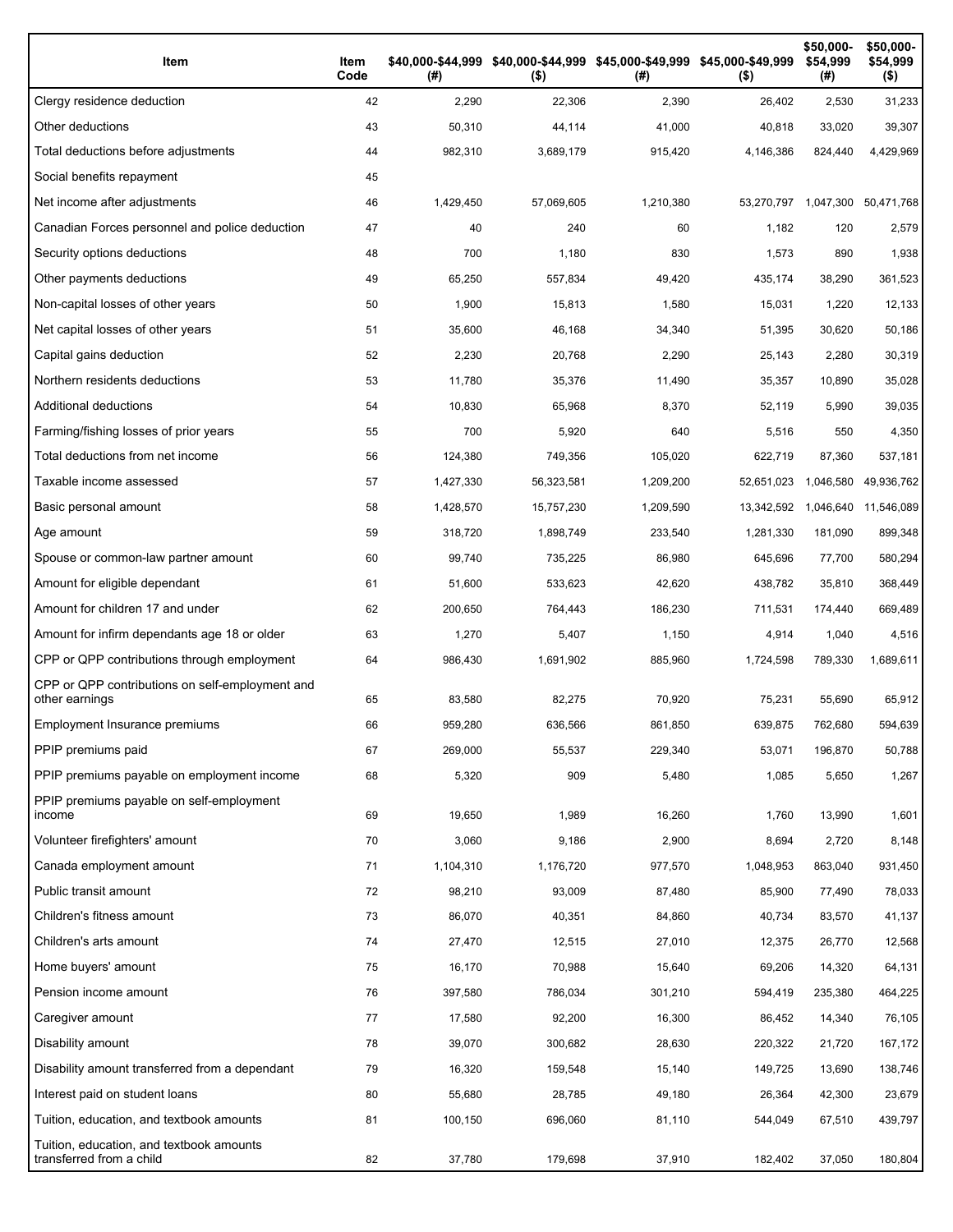| Item                                                     | Item<br>Code | (# )      | \$40,000-\$44,999 \$40,000-\$44,999 \$45,000-\$49,999 \$45,000-\$49,999<br>$($ \$) | (# )      | $($ \$)   | \$50,000-<br>\$54,999<br>(#) | \$50,000-<br>\$54,999<br>$($ \$) |
|----------------------------------------------------------|--------------|-----------|------------------------------------------------------------------------------------|-----------|-----------|------------------------------|----------------------------------|
| Amounts transferred from spouse or common-law<br>partner | 83           | 47,200    | 227,070                                                                            | 35,270    | 172,171   | 28,290                       | 137,494                          |
| Medical expenses                                         | 84           | 364,920   | 928,243                                                                            | 260,230   | 686,959   | 198,860                      | 543,982                          |
| Total tax credits on personal amounts                    | 85           | 1,428,900 | 4,044,852                                                                          | 1,209,850 | 3,427,514 | 1,046,890                    | 2,967,038                        |
| Allowable charitable donations and government gifts      | 86           | 395,300   | 362,374                                                                            | 364,290   | 347.698   | 334,710                      | 333,792                          |
| Eligible cultural and ecological gifts                   | 87           | 400       | 607                                                                                | 350       | 541       | 320                          | 539                              |
| Total tax credit on donations and gifts                  | 88           | 392,110   | 97,762                                                                             | 361,670   | 94,035    | 332,510                      | 90,537                           |
| Total federal non-refundable tax credits                 | 89           | 1,428,930 | 4,142,614                                                                          | 1,209,900 | 3,521,549 | 1,046,930                    | 3,057,575                        |
| Federal dividend tax credit                              | 90           | 250,920   | 168,221                                                                            | 226,670   | 187,685   | 209,350                      | 228,345                          |
| Overseas employment tax credit                           | 91           | 70        | 112                                                                                | 100       | 282       | 120                          | 359                              |
| Minimum tax carryover                                    | 92           | 2,240     | 4,879                                                                              | 1,960     | 4,842     | 1,900                        | 5,332                            |
| Basic federal tax                                        | 93           | 1,360,710 | 4,171,010                                                                          | 1,167,520 | 4,351,523 | 1,014,790                    | 4,587,329                        |
| Federal Foreign Tax Credit                               | 94           | 79,610    | 9,729                                                                              | 73.710    | 10,949    | 66,700                       | 12,069                           |
| Federal Political contribution tax credit                | 95           | 9,370     | 1,221                                                                              | 8,890     | 1,206     | 8,460                        | 1,200                            |
| <b>Investment Tax Credit</b>                             | 96           | 1,230     | 885                                                                                | 1,170     | 867       | 1,090                        | 986                              |
| Labour-sponsored funds tax credit                        | 97           | 27,230    | 9,484                                                                              | 27,120    | 10,425    | 26,060                       | 11,093                           |
| Alternative minimum tax payable                          | 98           | 50        | 115                                                                                | 60        | 107       | 60                           | 110                              |
| Net federal tax                                          | 99           | 1,358,200 | 4,151,304                                                                          | 1,165,210 | 4,329,547 | 1,012,890                    | 4,563,270                        |
| CPP contributions on self-employment                     | 100          | 65,210    | 132,240                                                                            | 55,720    | 121,635   | 44,090                       | 106,490                          |
| Social Benefits repayment                                | 101          |           |                                                                                    |           |           |                              |                                  |
| <b>Net Provincial Tax</b>                                | 102          | 1,019,100 | 1.717.921                                                                          | 883,880   | 1,805,990 | 774.020                      | 1,898,674                        |
| Total tax payable                                        | 103          | 1,396,910 | 6,001,939                                                                          | 1,190,690 |           | 6,257,634 1,033,640          | 6,569,032                        |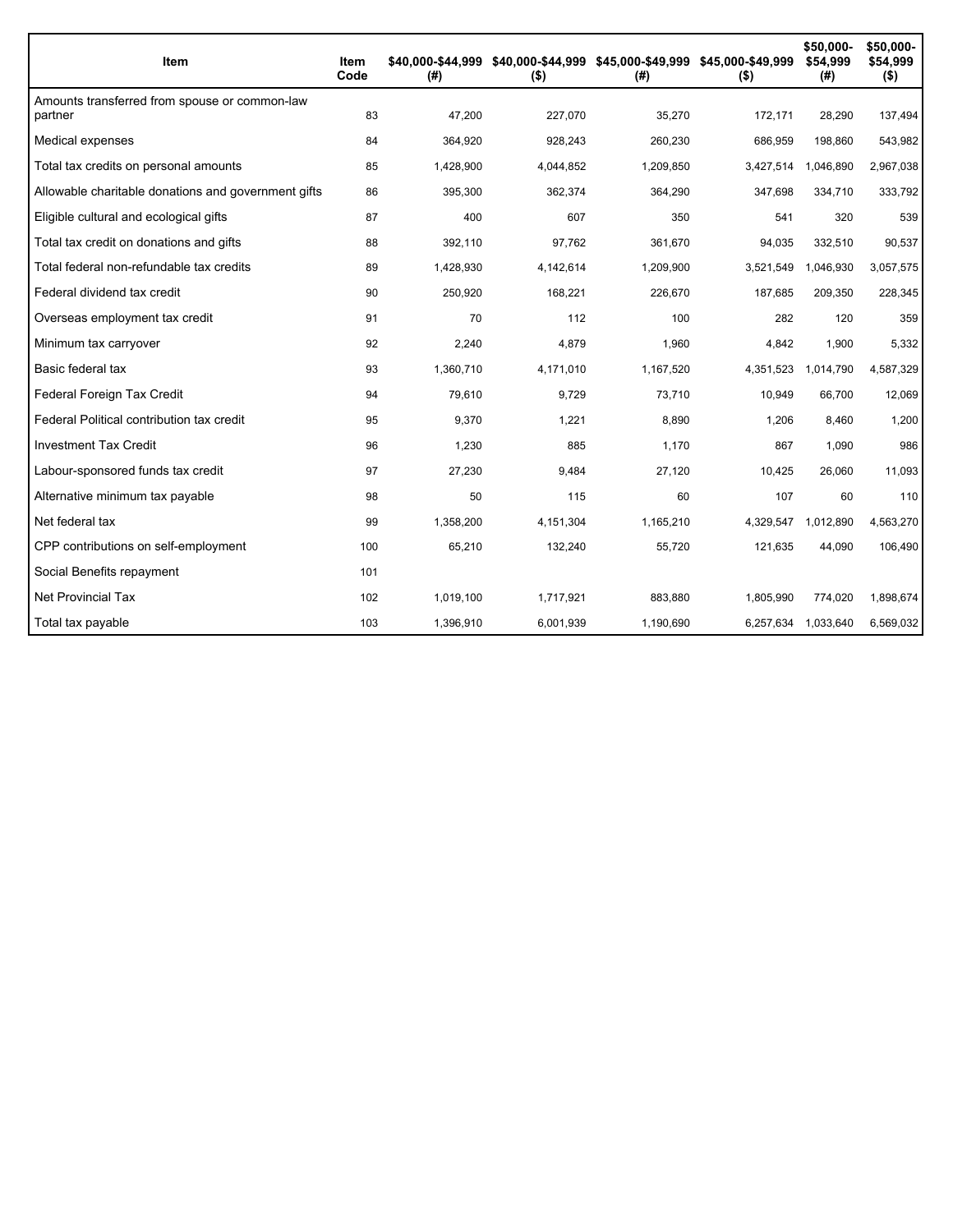| Item                                                                          | Item<br>Code   | (#)     | \$55,000-\$59,999 \$55,000-\$59,999 \$60,000-\$69,999 \$60,000-\$69,999 \$70,000-\$79,999 \$70,000-\$79,999<br>$($ \$) | (#)       | $($ \$)    | (#)       | $($ \$)    |
|-------------------------------------------------------------------------------|----------------|---------|------------------------------------------------------------------------------------------------------------------------|-----------|------------|-----------|------------|
| Number of taxable returns                                                     | $\mathbf{1}$   | 898,260 |                                                                                                                        | 1,475,510 |            | 1,162,490 |            |
| Number of non-taxable returns                                                 | $\overline{c}$ | 8,310   |                                                                                                                        | 9,980     |            | 4,790     |            |
| Total number of returns                                                       | 3              | 906,560 |                                                                                                                        | 1,485,490 |            | 1,167,280 |            |
| Employment income                                                             | 4              | 729,220 | 36,682,086                                                                                                             | 1,221,170 | 69,620,964 | 981,840   | 65,158,106 |
| Commissions (from employment)                                                 | 5              | 22,140  | 348,265                                                                                                                | 37,790    | 729,197    | 29,970    | 732,975    |
| Other employment income                                                       | 6              | 115,990 | 350,006                                                                                                                | 202,720   | 611,201    | 168,860   | 508,693    |
| Old Age Security pension (OASP)                                               | $\overline{7}$ | 146,750 | 894,033                                                                                                                | 224,540   | 1,365,432  | 164,100   | 995,155    |
| CPP or QPP benefits                                                           | 8              | 205,950 | 1,681,035                                                                                                              | 310,690   | 2,553,297  | 221,570   | 1,830,451  |
| Other pensions or superannuation                                              | 9              | 177,150 | 5,541,165                                                                                                              | 268,330   | 9,213,563  | 193,100   | 7,106,664  |
| Elected split-pension amount                                                  | 10             | 32,200  | 406,767                                                                                                                | 53,710    | 723,603    | 53,090    | 762,712    |
| Universal Child Care Benefit (UCCB)                                           | 11             | 45,740  | 66,676                                                                                                                 | 68,900    | 100,800    | 46,300    | 67,447     |
| Employment Insurance and other<br>benefits                                    | 12             | 92,380  | 662,040                                                                                                                | 130,170   | 886,232    | 81,850    | 518,055    |
| Taxable amount of dividends from<br>taxable Canadian corporations             | 13             | 188,530 | 1,608,576                                                                                                              | 336,870   | 3,442,905  | 291,330   | 3,449,975  |
| Interest and other investment income                                          | 14             | 263,460 | 471,046                                                                                                                | 451,700   | 850,645    | 374,580   | 772,700    |
| Net partnership income (Limited or<br>non-active partners only)               | 15             | 2,430   | $-277$                                                                                                                 | 4,970     | 2,698      | 5,010     | 4,063      |
| Net rental income                                                             | 16             | 64,080  | 180,202                                                                                                                | 111,880   | 330,853    | 95,300    | 291,342    |
| Taxable capital gains                                                         | 17             | 101,290 | 310,698                                                                                                                | 179,120   | 641,401    | 157,050   | 676,778    |
| Registered retirement savings plan<br>income (RRSP)                           | 18             | 119,890 | 625,396                                                                                                                | 201,790   | 1,149,676  | 157,390   | 975,277    |
| Other income                                                                  | 19             | 157,140 | 554,971                                                                                                                | 270,130   | 1,026,847  | 227,750   | 952,981    |
| Net business income                                                           | 20             | 56,820  | 907,199                                                                                                                | 91,460    | 1,565,138  | 69,600    | 1,245,264  |
| Net professional income                                                       | 21             | 10,060  | 200,486                                                                                                                | 18,260    | 406,726    | 16,610    | 420,018    |
| Net commission income                                                         | 22             | 7,430   | 140,957                                                                                                                | 12,160    | 268,353    | 9,710     | 256,714    |
| Net farming income                                                            | 23             | 11,990  | 86,901                                                                                                                 | 20,420    | 167,881    | 16,740    | 136,058    |
| Net fishing income                                                            | 24             | 1,110   | 29,201                                                                                                                 | 1,590     | 45,363     | 990       | 33,742     |
| Workers' compensation benefits                                                | 25             | 25,390  | 253,173                                                                                                                | 37,380    | 370,551    | 24,030    | 231,884    |
| Social assistance payments                                                    | 26             | 2,270   | 12,056                                                                                                                 | 2,820     | 13,565     | 1,590     | 6,800      |
| Net federal supplements                                                       | 27             | 2,480   | 7,402                                                                                                                  | 3,240     | 10,261     | 2,040     | 6,412      |
| Total income assessed                                                         | 28             | 906,560 | 52,068,236                                                                                                             | 1,485,490 | 96,187,716 | 1,167,280 | 87,211,680 |
| Registered pension plan contributions<br>(RPP)                                | 29             | 321,580 | 1,054,696                                                                                                              | 572,400   | 2,226,506  | 500,300   | 2,391,878  |
| RRSP deduction                                                                | 30             | 364,070 | 1,428,756                                                                                                              | 645,400   | 2,908,013  | 555,960   | 2,893,506  |
| Deduction for elected split-pension<br>amount                                 | 31             | 79,550  | 1,003,382                                                                                                              | 118,980   | 1,726,604  | 84,050    | 1,250,999  |
| Annual union, professional, or like<br>dues                                   | 32             | 330,400 | 259,626                                                                                                                | 574,880   | 512,680    | 495,000   | 505,749    |
| Child care expenses                                                           | 33             | 62,460  | 272,824                                                                                                                | 99,230    | 454,974    | 74,210    | 350,704    |
| Business investment loss                                                      | 34             | 440     | 8,063                                                                                                                  | 810       | 15,706     | 690       | 15,570     |
| Moving expenses                                                               | 35             | 4,070   | 17,638                                                                                                                 | 7,050     | 36,276     | 5,620     | 34,522     |
| Support payments made                                                         | 36             | 2,760   | 20,245                                                                                                                 | 5,390     | 43,034     | 5,380     | 49,355     |
| Carrying charges and interest<br>expenses                                     | 37             | 105,940 | 136,906                                                                                                                | 188,930   | 270,650    | 163,400   | 269,534    |
| Deductions for CPP/QPP contributions<br>on self-employment and other earnings | 38             | 40,510  | 54,465                                                                                                                 | 57,870    | 85,712     | 39,480    | 62,562     |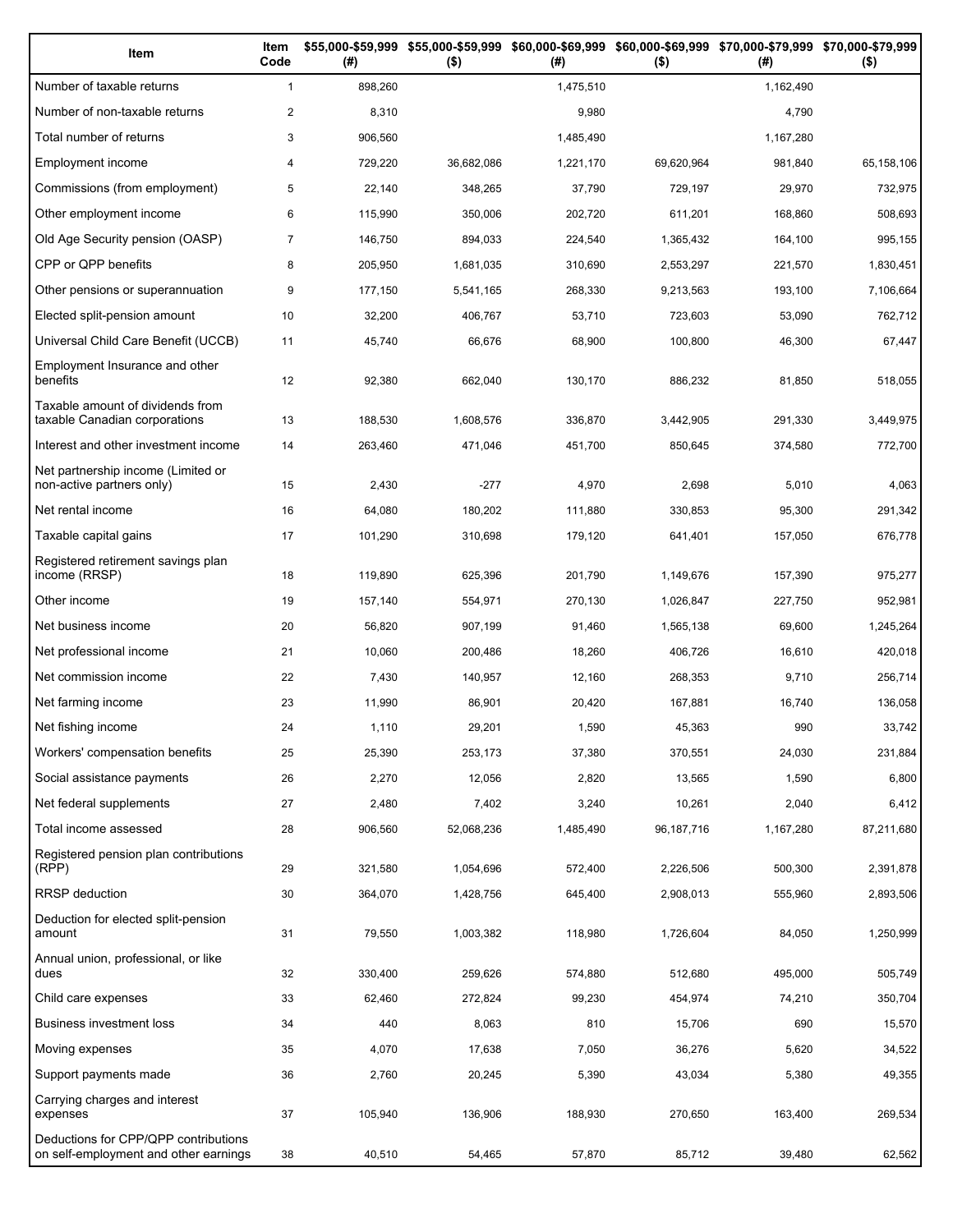| Item                                                                                              | Item<br>Code | (#)     | $($ \$)    | \$55,000-\$59,999 \$55,000-\$59,999 \$60,000-\$69,999 \$60,000-\$69,999 \$70,000-\$79,999 \$70,000-\$79,999<br>(#) | $($ \$)    | (# )      | $($ \$)    |
|---------------------------------------------------------------------------------------------------|--------------|---------|------------|--------------------------------------------------------------------------------------------------------------------|------------|-----------|------------|
| Deductions for provincial parental<br>insurance plan (PPIP) premiums on<br>self-employment income | 39           | 11,560  | 1,119      | 18,050                                                                                                             | 1,940      | 10,380    | 1,518      |
| Exploration and development expenses                                                              | 40           | 1,620   | 5,779      | 3,230                                                                                                              | 11,276     | 3,420     | 13,452     |
| Other employment expenses                                                                         | 41           | 45,410  | 184,351    | 84,350                                                                                                             | 369,453    | 70,390    | 326,035    |
| Clergy residence deduction                                                                        | 42           | 2,340   | 32,261     | 4,240                                                                                                              | 66,391     | 2,750     | 48,816     |
| Other deductions                                                                                  | 43           | 27,000  | 37,372     | 40,170                                                                                                             | 70,811     | 28,920    | 65,769     |
| Total deductions before adjustments                                                               | 44           | 740,320 | 4,518,006  | 1,247,730                                                                                                          | 8,800,907  | 1,012,900 | 8,280,499  |
| Social benefits repayment                                                                         | 45           | 1,180   | 116        | 41,230                                                                                                             | 34,926     | 101,550   | 85,840     |
| Net income after adjustments                                                                      | 46           | 906,460 | 47,552,985 | 1,485,340                                                                                                          | 87,356,523 | 1,167,150 | 78,850,272 |
| Canadian Forces personnel and police                                                              |              |         |            |                                                                                                                    |            |           |            |
| deduction                                                                                         | 47           | 170     | 3,463      | 540                                                                                                                | 12,000     | 470       | 12,238     |
| Security options deductions                                                                       | 48           | 910     | 2,241      | 1,890                                                                                                              | 5,154      | 1,880     | 5,883      |
| Other payments deductions                                                                         | 49           | 29,670  | 272,807    | 42,810                                                                                                             | 394,419    | 27,240    | 245,073    |
| Non-capital losses of other years                                                                 | 50           | 1,070   | 11,215     | 1,590                                                                                                              | 18,192     | 1,100     | 14,590     |
| Net capital losses of other years                                                                 | 51           | 28,570  | 51,240     | 51,400                                                                                                             | 97,542     | 47,020    | 99,176     |
| Capital gains deduction                                                                           | 52           | 2,230   | 34,229     | 4,570                                                                                                              | 91,139     | 4,580     | 119,971    |
| Northern residents deductions                                                                     | 53           | 10,530  | 34,936     | 19,960                                                                                                             | 68,517     | 18,250    | 66,291     |
| Additional deductions                                                                             | 54           | 4,870   | 31,835     | 7,400                                                                                                              | 52,727     | 5,760     | 44,973     |
| Farming/fishing losses of prior years                                                             | 55           | 480     | 4,928      | 870                                                                                                                | 8,481      | 730       | 8,690      |
| Total deductions from net income                                                                  | 56           | 75,630  | 447,059    | 126,050                                                                                                            | 748,418    | 102,810   | 617,336    |
| Taxable income assessed                                                                           | 57           | 906,070 | 47,107,463 | 1,484,820                                                                                                          | 86,610,574 | 1,166,750 | 78,236,077 |
| Basic personal amount                                                                             | 58           | 905,900 | 9,993,718  | 1,484,380                                                                                                          | 16,375,874 | 1,166,460 | 12,869,357 |
| Age amount                                                                                        | 59           | 147,090 | 643,563    | 225,040                                                                                                            | 770,902    | 164,480   | 347,209    |
| Spouse or common-law partner<br>amount                                                            | 60           | 69,230  | 518,307    | 119,590                                                                                                            | 902,453    | 99,710    | 763,185    |
| Amount for eligible dependant                                                                     | 61           | 29,760  | 305,248    | 46,900                                                                                                             | 480,856    | 36,380    | 371,761    |
| Amount for children 17 and under                                                                  | 62           | 160,330 | 618,182    | 288,000                                                                                                            | 1,121,155  | 253,190   | 994,869    |
| Amount for infirm dependants age 18                                                               |              |         |            |                                                                                                                    |            |           |            |
| or older                                                                                          | 63           | 920     | 4,054      | 1,450                                                                                                              | 6,109      | 1,210     | 5,256      |
| CPP or QPP contributions through<br>employment                                                    | 64           | 701,300 | 1,545,595  | 1,176,390                                                                                                          | 2,638,969  | 948,480   | 2,156,664  |
| CPP or QPP contributions on<br>self-employment and other earnings                                 | 65           | 40,510  | 54,465     | 57,870                                                                                                             | 85,712     | 39,480    | 62,562     |
| Employment Insurance premiums                                                                     | 66           | 681,690 | 541,579    | 1,135,920                                                                                                          | 918,224    | 912,640   | 748,171    |
| PPIP premiums paid                                                                                | 67           | 170,340 | 48,444     | 269,470                                                                                                            | 86,548     | 213,450   | 74,780     |
| PPIP premiums payable on<br>employment income                                                     | 68           | 5,760   | 1,446      | 10,480                                                                                                             | 3,026      | 7,800     | 2,433      |
| PPIP premiums payable on<br>self-employment income                                                | 69           | 11,830  | 1,443      | 18,430                                                                                                             | 2,503      | 10,490    | 1,956      |
| Volunteer firefighters' amount                                                                    | 70           | 2,550   | 7,650      | 4,320                                                                                                              | 12,951     | 3,280     | 9,843      |
| Canada employment amount                                                                          | 71           | 760,660 | 824,537    | 1,266,030                                                                                                          | 1,378,841  | 1,011,700 | 1,107,340  |
| Public transit amount                                                                             | 72           | 68,590  | 69,856     | 113,330                                                                                                            | 118,676    | 88,000    | 92,945     |
| Children's fitness amount                                                                         | 73           | 80,390  | 40,538     | 152,580                                                                                                            | 79,610     | 144,630   | 79,297     |
| Children's arts amount                                                                            | 74           | 26,100  | 12,240     | 51,490                                                                                                             | 24,591     | 51,200    | 25,344     |
| Home buyers' amount                                                                               | 75           | 13,050  | 58,614     | 21,790                                                                                                             | 99,206     | 15,800    | 72,802     |
| Pension income amount                                                                             | 76           | 194,570 | 383,683    | 295,880                                                                                                            | 583,168    | 215,650   | 424,888    |
| Caregiver amount                                                                                  | 77           | 12,550  | 66,711     | 20,360                                                                                                             | 110,562    | 16,030    | 87,855     |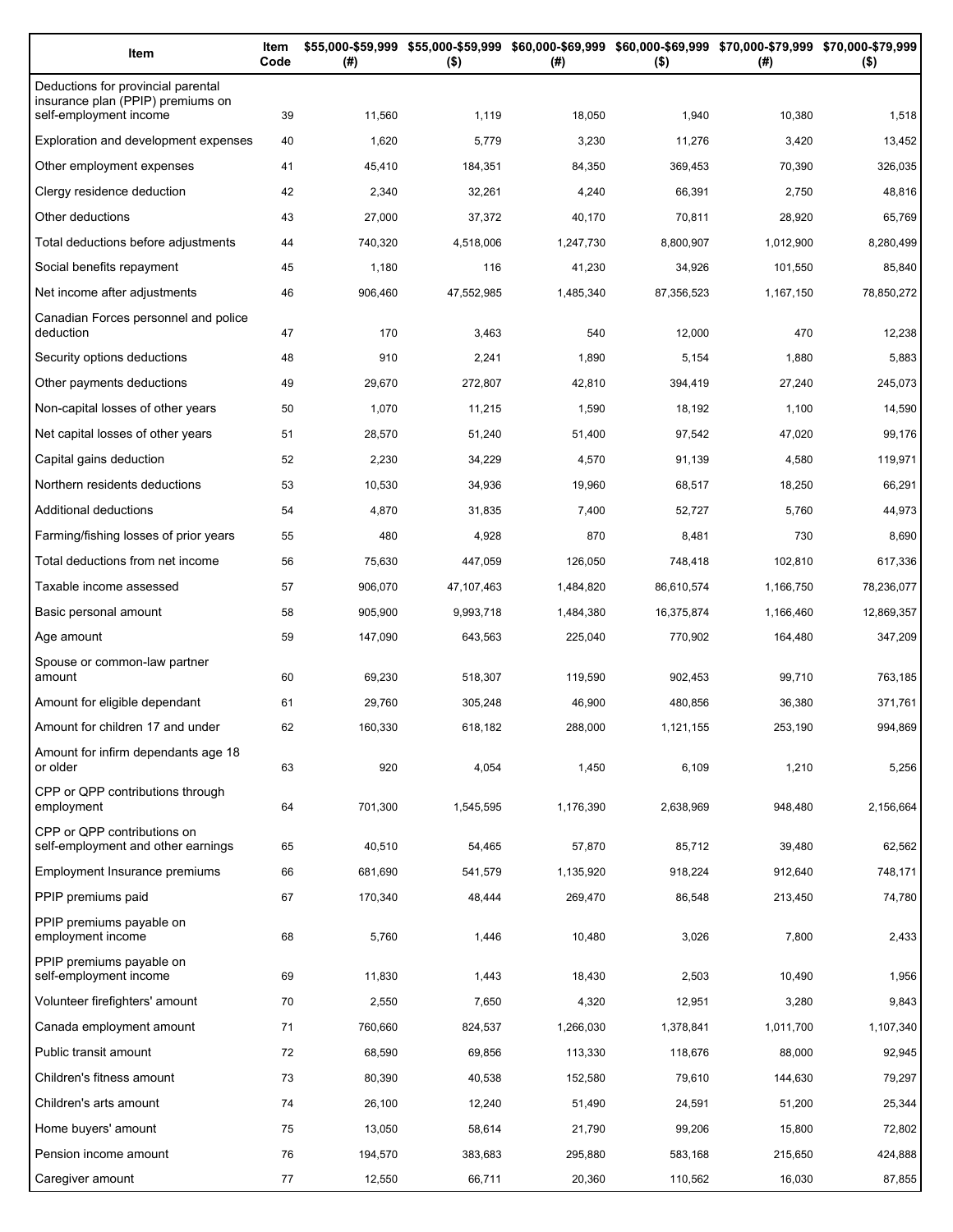| Item                                                                 | Item<br>Code | (#)     | $($ \$)   | (#)       | $($ \$)    | \$55,000-\$59,999 \$55,000-\$59,999 \$60,000-\$69,999 \$60,000-\$69,999 \$70,000-\$79,999 \$70,000-\$79,999<br>(# ) | $($ \$)    |
|----------------------------------------------------------------------|--------------|---------|-----------|-----------|------------|---------------------------------------------------------------------------------------------------------------------|------------|
| Disability amount                                                    | 78           | 17,090  | 131,498   | 24,440    | 188,098    | 16,240                                                                                                              | 125,058    |
| Disability amount transferred from a<br>dependant                    | 79           | 12,350  | 125,259   | 21,150    | 217,579    | 17,610                                                                                                              | 184,736    |
| Interest paid on student loans                                       | 80           | 36,930  | 21,517    | 59,200    | 36,119     | 41,550                                                                                                              | 25,275     |
| Tuition, education, and textbook<br>amounts                          | 81           | 57,210  | 384,705   | 89,130    | 585,341    | 62,800                                                                                                              | 348,527    |
| Tuition, education, and textbook<br>amounts transferred from a child | 82           | 35,640  | 174,182   | 66,580    | 328,937    | 64,760                                                                                                              | 327,448    |
| Amounts transferred from spouse or<br>common-law partner             | 83           | 23,610  | 113,801   | 37,490    | 180,088    | 28,360                                                                                                              | 133,167    |
| Medical expenses                                                     | 84           | 152,960 | 433,069   | 215,560   | 659,847    | 143,300                                                                                                             | 471,011    |
| Total tax credits on personal amounts                                | 85           | 906,090 | 2,568,710 | 1,484,730 | 4,199,599  | 1,166,720                                                                                                           | 3,287,297  |
| Allowable charitable donations and<br>government gifts               | 86           | 306,880 | 317,456   | 535,730   | 601,978    | 455,990                                                                                                             | 549,333    |
| Eligible cultural and ecological gifts                               | 87           | 270     | 533       | 480       | 1,410      | 380                                                                                                                 | 1,260      |
| Total tax credit on donations and gifts                              | 88           | 305,110 | 86,294    | 532.970   | 164,438    | 454,080                                                                                                             | 150,505    |
| Total federal non-refundable tax credits                             | 89           | 906,120 | 2,655,004 | 1,484,740 | 4,364,037  | 1,166,740                                                                                                           | 3,437,802  |
| Federal dividend tax credit                                          | 90           | 189,170 | 215,634   | 338,420   | 466,641    | 292,990                                                                                                             | 471,818    |
| Overseas employment tax credit                                       | 91           | 130     | 445       | 240       | 948        | 330                                                                                                                 | 1,590      |
| Minimum tax carryover                                                | 92           | 1,860   | 5,270     | 3,810     | 10,743     | 3,840                                                                                                               | 9,549      |
| Basic federal tax                                                    | 93           | 888,790 | 4,769,097 | 1,464,090 | 9,725,813  | 1,156,970                                                                                                           | 9,751,786  |
| Federal Foreign Tax Credit                                           | 94           | 62,760  | 13,594    | 113,410   | 30,408     | 104,130                                                                                                             | 36,192     |
| Federal Political contribution tax credit                            | 95           | 8,110   | 1,158     | 14,810    | 2,228      | 13,620                                                                                                              | 2,150      |
| <b>Investment Tax Credit</b>                                         | 96           | 1,060   | 1,046     | 1,910     | 1,936      | 1,740                                                                                                               | 1,682      |
| Labour-sponsored funds tax credit                                    | 97           | 24,590  | 10,779    | 42,610    | 19,754     | 37,610                                                                                                              | 18,355     |
| Alternative minimum tax payable                                      | 98           | 100     | 156       | 440       | 522        | 1,640                                                                                                               | 860        |
| Net federal tax                                                      | 99           | 887,200 | 4,743,956 | 1,461,670 | 9,674,428  | 1,155,020                                                                                                           | 9,696,358  |
| CPP contributions on self-employment                                 | 100          | 32,410  | 87,994    | 46,550    | 138,772    | 31,590                                                                                                              | 100,113    |
| Social Benefits repayment                                            | 101          | 1,180   | 116       | 41,230    | 34,926     | 101,550                                                                                                             | 85,840     |
| <b>Net Provincial Tax</b>                                            | 102          | 678,960 | 1,945,942 | 1,138,390 | 3,929,776  | 903,660                                                                                                             | 3,882,840  |
| Total tax payable                                                    | 103          | 898,260 | 6,778,492 | 1,475,510 | 13,778,995 | 1,162,490                                                                                                           | 13,766,129 |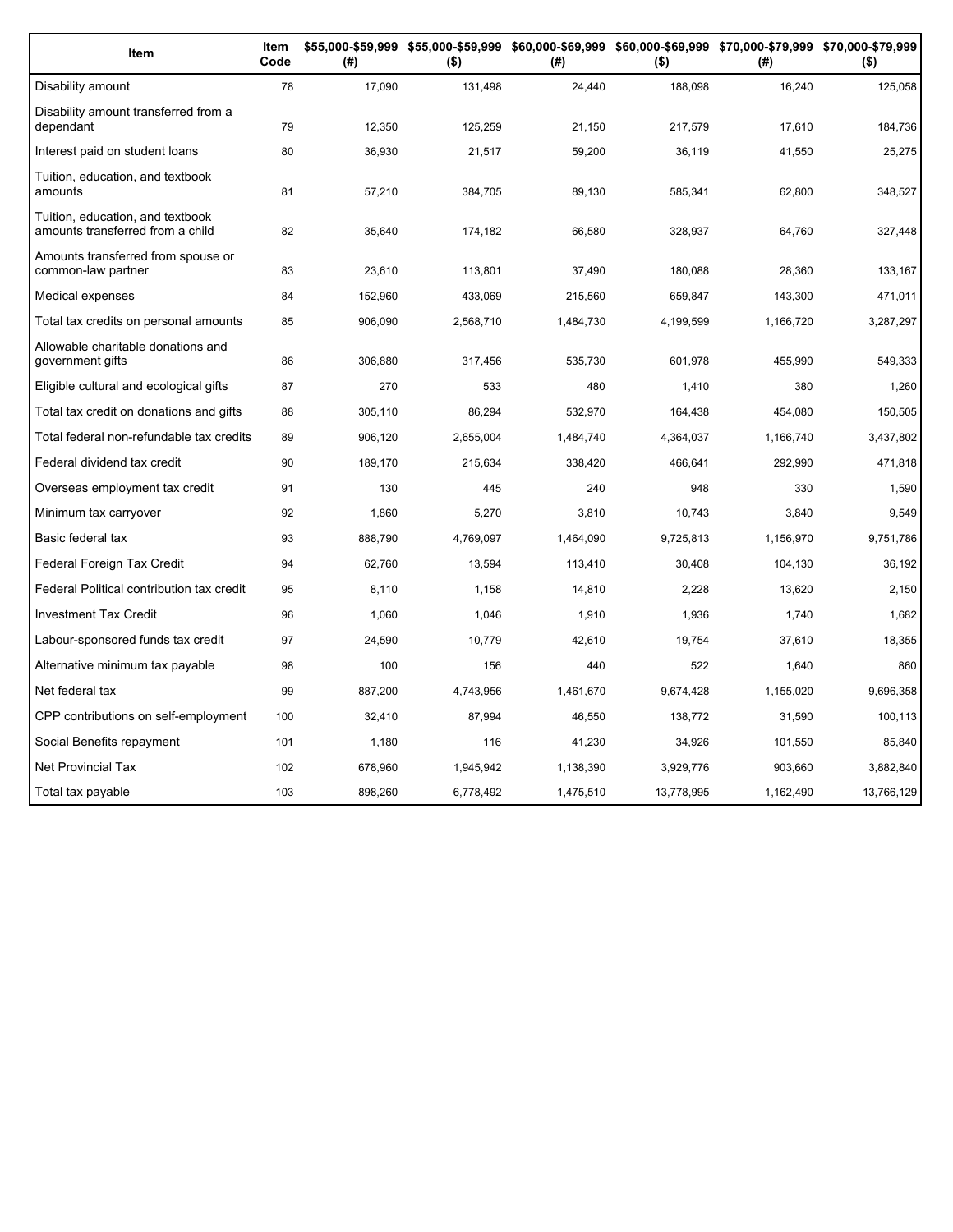| Item                                                              | Item<br>Code   | (# )    | $($ \$)    | (#)     | $($ \$)    | \$80,000-\$89,999 \$80,000-\$89,999 \$90,000-\$99,999 \$90,000-\$99,999 \$100,000-\$149,999 \$100,000-\$149,999<br>(#) | $($ \$)     |
|-------------------------------------------------------------------|----------------|---------|------------|---------|------------|------------------------------------------------------------------------------------------------------------------------|-------------|
| Number of taxable returns                                         | $\mathbf{1}$   | 868,690 |            | 668,020 |            | 1,352,840                                                                                                              |             |
| Number of non-taxable returns                                     | $\overline{2}$ | 2,360   |            | 1,500   |            | 3,390                                                                                                                  |             |
| Total number of returns                                           | 3              | 871,040 |            | 669,520 |            | 1,356,220                                                                                                              |             |
| Employment income                                                 | $\overline{4}$ | 760,280 | 57,518,697 | 595,260 | 50,506,440 | 1,190,260                                                                                                              | 121,966,286 |
| Commissions (from employment)                                     | 5              | 23,370  | 689,585    | 18,790  | 649,241    | 53,510                                                                                                                 | 2,563,027   |
| Other employment income                                           | 6              | 130,940 | 408,160    | 98,670  | 341,930    | 232,800                                                                                                                | 1,111,902   |
| Old Age Security pension (OASP)                                   | $\overline{7}$ | 93,160  | 554,893    | 63,580  | 372,965    | 133,980                                                                                                                | 745,175     |
| CPP or QPP benefits                                               | 8              | 131,590 | 1,096,563  | 89,000  | 742,369    | 182,000                                                                                                                | 1,538,112   |
| Other pensions or superannuation                                  | 9              | 115,970 | 4,645,549  | 78,540  | 3,231,833  | 167,540                                                                                                                | 7,340,404   |
| Elected split-pension amount                                      | 10             | 26,890  | 365,239    | 18,990  | 229,019    | 30,560                                                                                                                 | 334,067     |
| Universal Child Care Benefit<br>(UCCB)                            | 11             | 31,430  | 46,178     | 21,180  | 31,113     | 28,650                                                                                                                 | 42,970      |
| Employment Insurance and other<br>benefits                        | 12             | 51,100  | 317,573    | 32,320  | 194,893    | 54,300                                                                                                                 | 304,007     |
| Taxable amount of dividends from<br>taxable Canadian corporations | 13             | 229,080 | 3.091.481  | 186,980 | 2.690.991  | 478,990                                                                                                                | 10,476,505  |
| Interest and other investment<br>income                           | 14             | 285,570 | 605,399    | 226,810 | 511,067    | 527,980                                                                                                                | 1,566,603   |
| Net partnership income (Limited<br>or non-active partners only)   | 15             | 4,460   | 3,795      | 4,170   | 4,798      | 14,400                                                                                                                 | 30,749      |
| Net rental income                                                 | 16             | 76,290  | 241,211    | 61,840  | 211,229    | 145,500                                                                                                                | 641,000     |
| Taxable capital gains                                             | 17             | 122,440 | 599,788    | 101,580 | 566,661    | 259,830                                                                                                                | 2,167,233   |
| Registered retirement savings<br>plan income (RRSP)               | 18             | 116,380 | 770,474    | 88,210  | 621,939    | 174,560                                                                                                                | 1,809,505   |
| Other income                                                      | 19             | 177,230 | 873,722    | 140,540 | 787,317    | 341,130                                                                                                                | 3,117,929   |
| Net business income                                               | 20             | 51,920  | 1,014,267  | 38,980  | 805,161    | 83,890                                                                                                                 | 2,332,016   |
| Net professional income                                           | 21             | 14,080  | 420,040    | 12,020  | 415,502    | 37,060                                                                                                                 | 1,948,065   |
| Net commission income                                             | 22             | 7,120   | 216,418    | 5,700   | 211,387    | 13,420                                                                                                                 | 704,067     |
| Net farming income                                                | 23             | 12,850  | 131,499    | 9,790   | 105,735    | 23,790                                                                                                                 | 320,429     |
| Net fishing income                                                | 24             | 690     | 25,331     | 470     | 20,133     | 960                                                                                                                    | 53,723      |
| Workers' compensation benefits                                    | 25             | 15,800  | 151,020    | 10,770  | 101,325    | 16,770                                                                                                                 | 209,734     |
| Social assistance payments                                        | 26             | 960     | 4,125      | 610     | 2,445      | 1,110                                                                                                                  | 5,113       |
| Net federal supplements                                           | 27             | 1,150   | 3,515      | 830     | 2,688      | 1,890                                                                                                                  | 6,060       |
| Total income assessed                                             | 28             | 871,040 | 73,849,721 | 669,520 | 63,400,787 | 1,356,220                                                                                                              | 161,477,533 |
| Registered pension plan<br>contributions (RPP)                    | 29             | 402,410 | 2,286,829  | 332,530 | 2,294,180  | 560,830                                                                                                                | 3,972,674   |
| <b>RRSP</b> deduction                                             | 30             | 457,000 | 2,782,404  | 372,570 | 2,597,186  | 838,610                                                                                                                | 8,869,909   |
| Deduction for elected<br>split-pension amount                     | 31             | 56,050  | 879,208    | 39,020  | 647,280    | 85,020                                                                                                                 | 1,615,081   |
| Annual union, professional, or like<br>dues                       | 32             | 386,530 | 427,625    | 310,470 | 367,450    | 500,540                                                                                                                | 603,862     |
| Child care expenses                                               | 33             | 52,280  | 266,306    | 38,100  | 199,726    | 59,030                                                                                                                 | 323,381     |
| Business investment loss                                          | 34             | 610     | 14,008     | 500     | 10,975     | 1,350                                                                                                                  | 46,067      |
| Moving expenses                                                   | 35             | 4,330   | 32,017     | 3,310   | 27,795     | 7,360                                                                                                                  | 73,355      |
| Support payments made                                             | 36             | 4,850   | 47,774     | 4,550   | 50,674     | 13,580                                                                                                                 | 204,909     |
| Carrying charges and interest<br>expenses                         | 37             | 129,880 | 240,306    | 108,160 | 215,837    | 277,520                                                                                                                | 724,365     |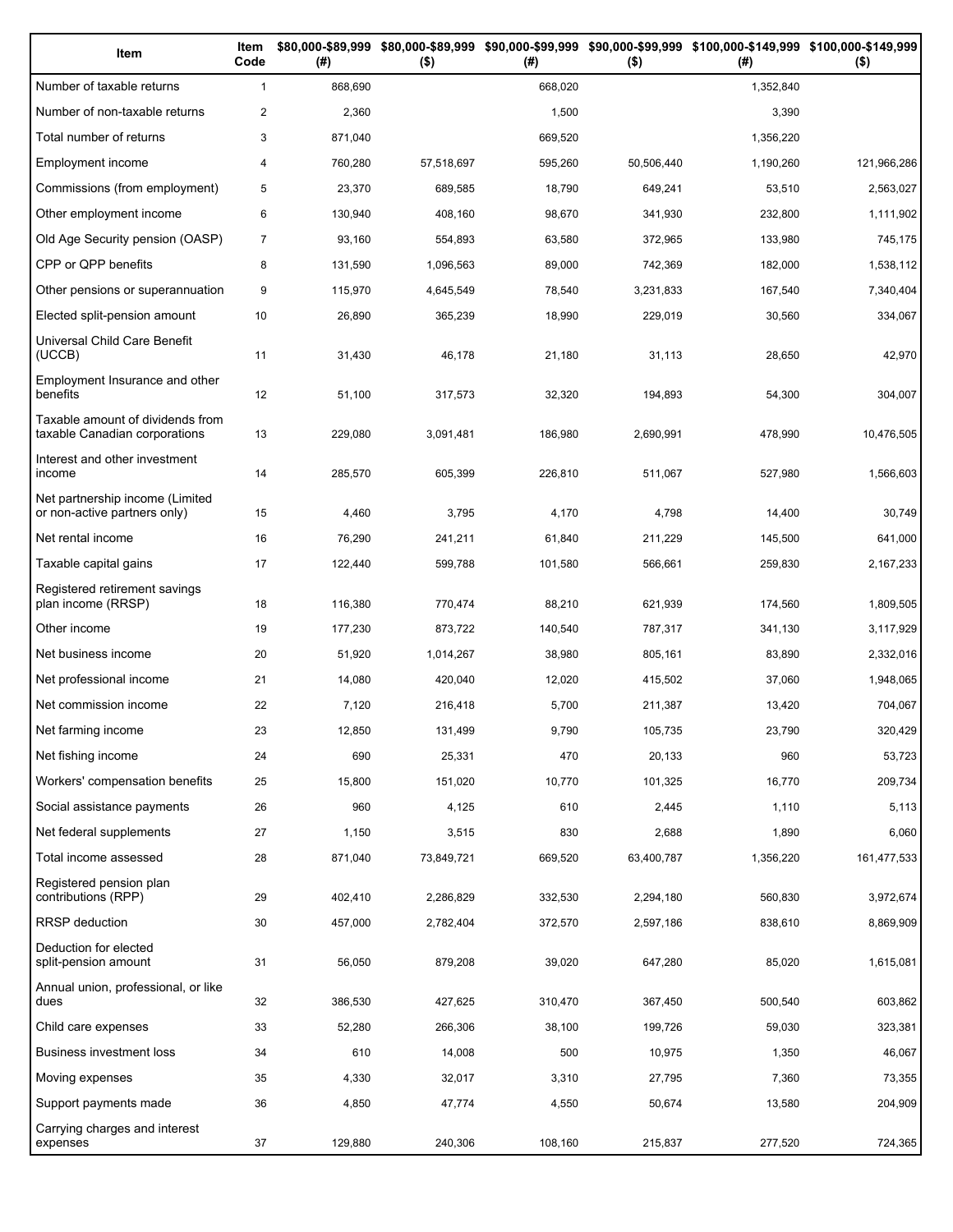| Item                                                                                              | Item<br>Code | (# )    | $($ \$)    | (#)     | $($ \$)    | \$80,000-\$89,999 \$80,000-\$89,999 \$90,000-\$99,999 \$90,000-\$99,999 \$100,000-\$149,999 \$100,000-\$149,999<br>(#) | $($ \$)     |
|---------------------------------------------------------------------------------------------------|--------------|---------|------------|---------|------------|------------------------------------------------------------------------------------------------------------------------|-------------|
| Deductions for CPP/QPP<br>contributions on self-employment<br>and other earnings                  | 38           | 28,860  | 47,697     | 21,600  | 36,840     | 54,970                                                                                                                 | 100,243     |
| Deductions for provincial parental<br>insurance plan (PPIP) premiums<br>on self-employment income | 39           | 6,930   | 1,175      | 5,230   | 957        | 13,290                                                                                                                 | 2,803       |
| <b>Exploration and development</b><br>expenses                                                    | 40           | 3,130   | 13,802     | 2,840   | 15,106     | 10,050                                                                                                                 | 65,867      |
| Other employment expenses                                                                         | 41           | 57,120  | 272,679    | 49,290  | 238,040    | 126,340                                                                                                                | 751,343     |
| Clergy residence deduction                                                                        | 42           | 1,660   | 30,998     | 1,030   | 19,863     | 1,580                                                                                                                  | 32,529      |
| Other deductions                                                                                  | 43           | 20,520  | 63,739     | 15,600  | 58,787     | 35,710                                                                                                                 | 259,495     |
| Total deductions before<br>adjustments                                                            | 44           | 778,360 | 7,406,956  | 611,200 | 6,781,241  | 1,235,810                                                                                                              | 17,647,041  |
| Social benefits repayment                                                                         | 45           | 81,460  | 126,545    | 61,880  | 141,956    | 136,850                                                                                                                | 531,670     |
| Net income after adjustments                                                                      | 46           | 870,960 | 66,320,098 | 669,460 | 56,480,258 | 1,356,000                                                                                                              | 143,319,538 |
| Canadian Forces personnel and<br>police deduction                                                 | 47           | 440     | 13,432     | 290     | 9,665      | 660                                                                                                                    | 22,226      |
| Security options deductions                                                                       | 48           | 1,690   | 6,336      | 1,720   | 6,858      | 8,690                                                                                                                  | 48,684      |
| Other payments deductions                                                                         | 49           | 17,660  | 158,584    | 12,030  | 106,360    | 19,030                                                                                                                 | 219,451     |
| Non-capital losses of other years                                                                 | 50           | 750     | 11,863     | 520     | 8,866      | 1,230                                                                                                                  | 29,822      |
| Net capital losses of other years                                                                 | 51           | 36,610  | 84,925     | 30,830  | 77,275     | 83,560                                                                                                                 | 270,539     |
| Capital gains deduction                                                                           | 52           | 3,400   | 98,996     | 2,990   | 98,882     | 9,920                                                                                                                  | 475,246     |
| Northern residents deductions                                                                     | 53           | 17,000  | 64,304     | 15,350  | 61,028     | 44,820                                                                                                                 | 195,928     |
| Additional deductions                                                                             | 54           | 3,610   | 33,061     | 2,710   | 29,381     | 6,060                                                                                                                  | 102,222     |
| Farming/fishing losses of prior<br>years                                                          | 55           | 550     | 6,325      | 410     | 4,816      | 1,180                                                                                                                  | 17,321      |
| Total deductions from net income                                                                  | 56           | 78,750  | 478,049    | 64,470  | 403,375    | 168,050                                                                                                                | 1,382,958   |
| Taxable income assessed                                                                           | 57           | 870,710 | 65,844,317 | 669,260 | 56,079,228 | 1,355,410                                                                                                              | 141,944,663 |
| Basic personal amount                                                                             | 58           | 870,360 | 9,602,472  | 668,980 | 7,380,669  | 1,354,440                                                                                                              | 14,940,182  |
| Age amount                                                                                        | 59           | 63,570  | 113,461    | 25,280  | 45,746     | 22,800                                                                                                                 | 45,328      |
| Spouse or common-law partner<br>amount                                                            | 60           | 82,830  | 640,774    | 68,340  | 533,573    | 164,890                                                                                                                | 1,316,092   |
| Amount for eligible dependant                                                                     | 61           | 26,760  | 273,361    | 20,360  | 208,114    | 32,950                                                                                                                 | 335,699     |
| Amount for children 17 and under                                                                  | 62           | 212,040 | 842,928    | 178,630 | 719,103    | 382,270                                                                                                                | 1,556,746   |
| Amount for infirm dependants age<br>18 or older                                                   | 63           | 900     | 3,921      | 700     | 3,096      | 1,520                                                                                                                  | 7,027       |
| CPP or QPP contributions<br>through employment                                                    | 64           | 739,400 | 1,691,242  | 580,830 | 1,336,449  | 1,156,240                                                                                                              | 2,655,333   |
| CPP or QPP contributions on<br>self-employment and other                                          |              |         |            |         |            |                                                                                                                        |             |
| earnings                                                                                          | 65           | 28,860  | 47,697     | 21,600  | 36,840     | 54,970                                                                                                                 | 100,243     |
| Employment Insurance premiums                                                                     | 66           | 705,930 | 588,650    | 553,740 | 466,942    | 1,068,080                                                                                                              | 900,729     |
| PPIP premiums paid                                                                                | 67           | 135,160 | 47,678     | 93,270  | 33,118     | 181,050                                                                                                                | 64,293      |
| PPIP premiums payable on<br>employment income                                                     | 68           | 6,660   | 2,177      | 5,120   | 1,703      | 12,260                                                                                                                 | 4,137       |
| PPIP premiums payable on<br>self-employment income                                                | 69           | 6,970   | 1,514      | 5,250   | 1,233      | 13,350                                                                                                                 | 3,611       |
| Volunteer firefighters' amount                                                                    | 70           | 2,430   | 7,299      | 1,920   | 5,745      | 3,630                                                                                                                  | 10,881      |
| Canada employment amount                                                                          | 71           | 778,500 | 856,298    | 607,580 | 670,110    | 1,215,270                                                                                                              | 1,340,884   |
| Public transit amount                                                                             | 72           | 68,680  | 74,302     | 52,610  | 58,074     | 112,140                                                                                                                | 124,729     |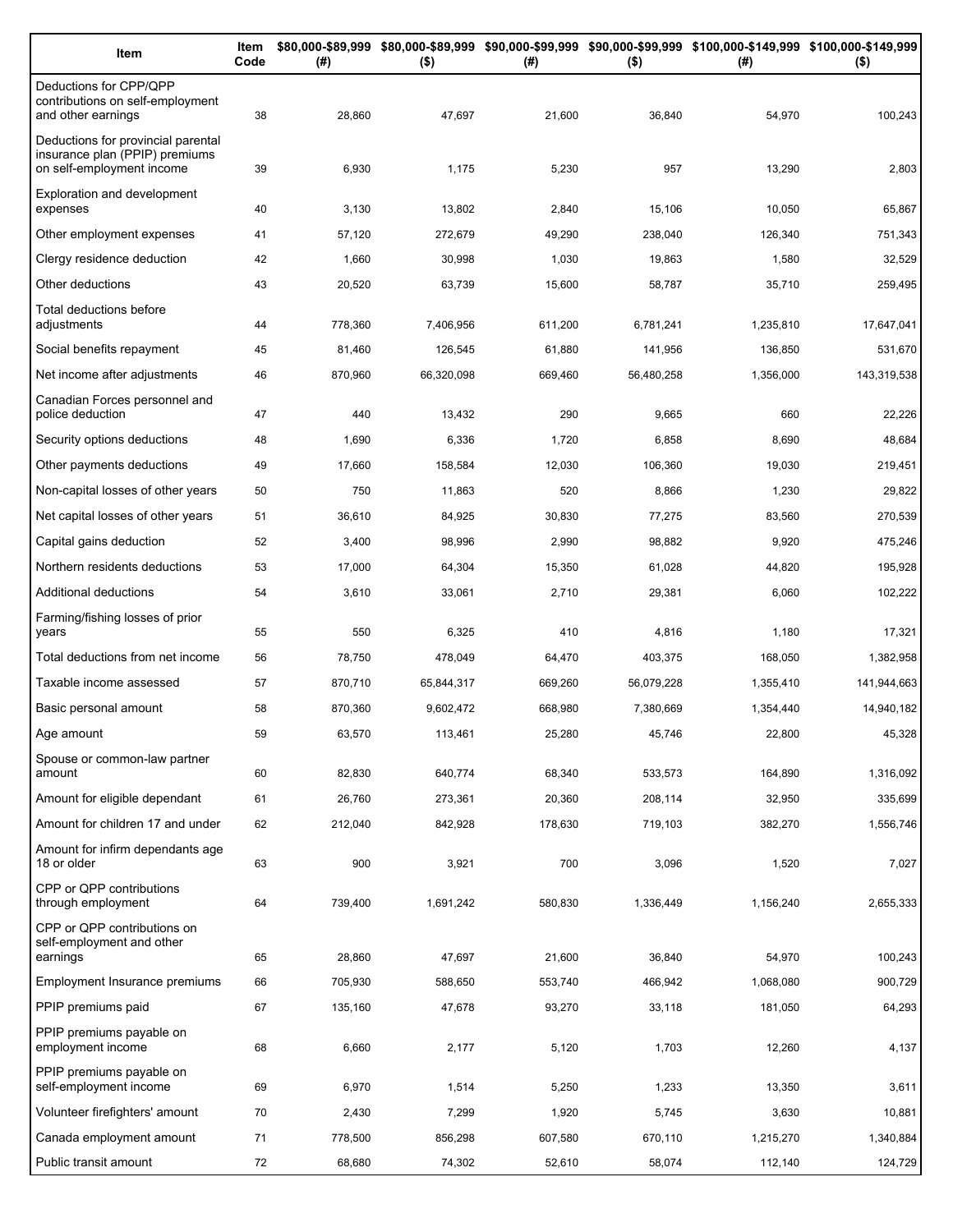| Item                                                                 | Item<br>Code | (# )    | $($ \$)    | (#)     | $($ \$)    | \$80,000-\$89,999 \$80,000-\$89,999 \$90,000-\$99,999 \$90,000-\$99,999 \$100,000-\$149,999 \$100,000-\$149,999<br>(#) | $($ \$)    |
|----------------------------------------------------------------------|--------------|---------|------------|---------|------------|------------------------------------------------------------------------------------------------------------------------|------------|
| Children's fitness amount                                            | 73           | 128,540 | 74,538     | 114,090 | 69,896     | 247,370                                                                                                                | 158,595    |
| Children's arts amount                                               | 74           | 48,510  | 25,307     | 44,950  | 24,281     | 104,060                                                                                                                | 59,025     |
| Home buyers' amount                                                  | 75           | 10,860  | 50,234     | 7,220   | 33,705     | 13,630                                                                                                                 | 64,342     |
| Pension income amount                                                | 76           | 131,990 | 259,377    | 91,430  | 179,153    | 189,460                                                                                                                | 370,372    |
| Caregiver amount                                                     | 77           | 13,060  | 73,054     | 10,160  | 58,012     | 21,520                                                                                                                 | 124,780    |
| Disability amount                                                    | 78           | 9,790   | 75,341     | 6,540   | 50,344     | 12,840                                                                                                                 | 98,808     |
| Disability amount transferred from<br>a dependant                    | 79           | 14,310  | 150,932    | 11,420  | 120,412    | 23,920                                                                                                                 | 252,348    |
| Interest paid on student loans                                       | 80           | 26,580  | 15,161     | 16,830  | 9,353      | 24,790                                                                                                                 | 13,556     |
| Tuition, education, and textbook<br>amounts                          | 81           | 43,300  | 219,225    | 30,560  | 143,130    | 50,100                                                                                                                 | 283,342    |
| Tuition, education, and textbook<br>amounts transferred from a child | 82           | 58,300  | 299,484    | 52,280  | 275,586    | 124,700                                                                                                                | 675,934    |
| Amounts transferred from spouse<br>or common-law partner             | 83           | 21,270  | 98,032     | 16,480  | 74,939     | 35,610                                                                                                                 | 157,760    |
| Medical expenses                                                     | 84           | 83,680  | 295,448    | 58,350  | 220,269    | 128,420                                                                                                                | 549,496    |
| Total tax credits on personal<br>amounts                             | 85           | 870,580 | 2,464,680  | 669,160 | 1,914,097  | 1,355,080                                                                                                              | 3,932,524  |
| Allowable charitable donations<br>and government gifts               | 86           | 370,000 | 471,328    | 303,850 | 411,539    | 676,160                                                                                                                | 1,154,429  |
| Eligible cultural and ecological<br>gifts                            | 87           | 270     | 1,118      | 230     | 1,468      | 440                                                                                                                    | 3,345      |
| Total tax credit on donations and<br>gifts                           | 88           | 368,660 | 129,419    | 303,000 | 113,376    | 674,710                                                                                                                | 320,845    |
| Total federal non-refundable tax<br>credits                          | 89           | 870,590 | 2,594,099  | 669,170 | 2,027,472  | 1,355,110                                                                                                              | 4,253,369  |
| Federal dividend tax credit                                          | 90           | 230,480 | 422,641    | 188,050 | 368,376    | 480,460                                                                                                                | 1,430,816  |
| Overseas employment tax credit                                       | 91           | 320     | 1,903      | 350     | 2,277      | 1,650                                                                                                                  | 14,955     |
| Minimum tax carryover                                                | 92           | 2,910   | 7,008      | 2,380   | 5,636      | 8,120                                                                                                                  | 19,528     |
| Basic federal tax                                                    | 93           | 866,010 | 8,817,135  | 666,490 | 7,948,873  | 1,349,910                                                                                                              | 22,450,946 |
| Federal Foreign Tax Credit                                           | 94           | 81,580  | 35,109     | 68,870  | 35,729     | 184,250                                                                                                                | 151,578    |
| Federal Political contribution tax<br>credit                         | 95           | 10,400  | 1,700      | 8,350   | 1,409      | 21,280                                                                                                                 | 3,977      |
| <b>Investment Tax Credit</b>                                         | 96           | 1,720   | 1,762      | 1,460   | 1,532      | 4,900                                                                                                                  | 6,142      |
| Labour-sponsored funds tax credit                                    | 97           | 24,620  | 12,979     | 17,280  | 9,473      | 32,740                                                                                                                 | 19,389     |
| Alternative minimum tax payable                                      | 98           | 3,620   | 2,013      | 3,720   | 2,884      | 14,110                                                                                                                 | 19,610     |
| Net federal tax                                                      | 99           | 864,660 | 8,768,486  | 665,350 | 7,903,130  | 1,346,780                                                                                                              | 22,281,585 |
| CPP contributions on<br>self-employment                              | 100          | 22,990  | 75,946     | 17,000  | 57,745     | 42,700                                                                                                                 | 153,939    |
| Social Benefits repayment                                            | 101          | 81,460  | 126,545    | 61,880  | 141,956    | 136,850                                                                                                                | 531,670    |
| Net Provincial Tax                                                   | 102          | 704,900 | 3,659,603  | 555,240 | 3,394,785  | 1,127,320                                                                                                              | 9,885,610  |
| Total tax payable                                                    | 103          | 868,690 | 12,631,507 | 668,020 | 11,498,228 | 1,352,840                                                                                                              | 32,854,010 |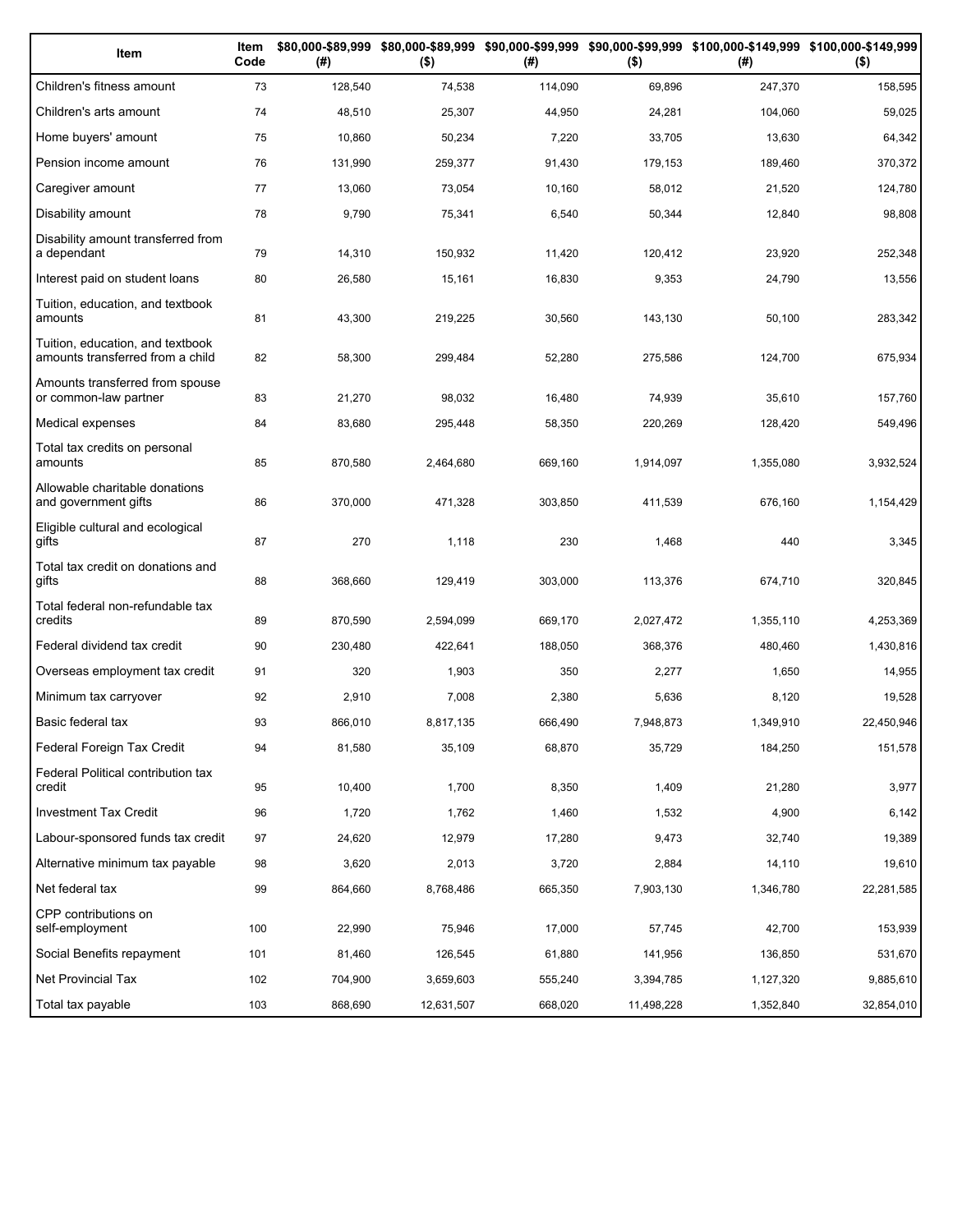| Item                                                                                           | Item<br>Code   | \$150,000-\$249,999 \$150,000-\$249,999<br>(# ) | $($ \$)    | \$250,000<br>and<br>over (#) | \$250,000<br>and over<br>$($ \$) |
|------------------------------------------------------------------------------------------------|----------------|-------------------------------------------------|------------|------------------------------|----------------------------------|
| Number of taxable returns                                                                      | $\mathbf{1}$   | 523,360                                         |            | 249,580                      |                                  |
| Number of non-taxable returns                                                                  | $\overline{c}$ | 1,820                                           |            | 870                          |                                  |
| Total number of returns                                                                        | 3              | 525,180                                         |            | 250,450                      |                                  |
| Employment income                                                                              | 4              | 436,020                                         | 62,900,474 | 190,440                      | 62,768,366                       |
| Commissions (from employment)                                                                  | 5              | 30,110                                          | 2,604,638  | 15,980                       | 4,210,995                        |
| Other employment income                                                                        | 6              | 94,190                                          | 1,020,276  | 43,110                       | 1,719,143                        |
| Old Age Security pension (OASP)                                                                | $\overline{7}$ | 69,570                                          | 356,321    | 48,520                       | 227,868                          |
| CPP or QPP benefits                                                                            | 8              | 84,580                                          | 733,222    | 53,720                       | 481,740                          |
| Other pensions or superannuation                                                               | 9              | 76,760                                          | 3,903,972  | 40,890                       | 3,348,544                        |
| Elected split-pension amount                                                                   | 10             | 11,960                                          | 122,422    | 5,640                        | 58,420                           |
| Universal Child Care Benefit (UCCB)                                                            | 11             | 7,660                                           | 11,926     | 1,960                        | 3,102                            |
| Employment Insurance and other benefits                                                        | 12             | 10,080                                          | 57,535     | 1,900                        | 13,261                           |
| Taxable amount of dividends from taxable Canadian corporations                                 | 13             | 264,200                                         | 10,379,819 | 173,520                      | 27,588,604                       |
| Interest and other investment income                                                           | 14             | 266,290                                         | 1,364,024  | 175,380                      | 3,313,598                        |
| Net partnership income (Limited or non-active partners only)                                   | 15             | 13,450                                          | 52,381     | 19,290                       | 220,301                          |
| Net rental income                                                                              | 16             | 68,490                                          | 525,967    | 39,770                       | 1,119,656                        |
| Taxable capital gains                                                                          | 17             | 151,110                                         | 2,672,931  | 110,480                      | 10,492,383                       |
| Registered retirement savings plan income (RRSP)                                               | 18             | 59,350                                          | 1,321,775  | 20,630                       | 1,864,238                        |
| Other income                                                                                   | 19             | 178,770                                         | 3,297,206  | 113,690                      | 6,074,476                        |
| Net business income                                                                            | 20             | 33,470                                          | 1,525,628  | 16,610                       | 1,837,258                        |
| Net professional income                                                                        | 21             | 31,220                                          | 3,378,886  | 28,860                       | 8,692,070                        |
| Net commission income                                                                          | 22             | 6,340                                           | 564,831    | 2,590                        | 421,602                          |
| Net farming income                                                                             | 23             | 12,260                                          | 253,920    | 7,930                        | 272,380                          |
| Net fishing income                                                                             | 24             | 310                                             | 26,437     | 130                          | 23,467                           |
| Workers' compensation benefits                                                                 | 25             | 3,500                                           | 75,999     | 880                          | 21,770                           |
| Social assistance payments                                                                     | 26             | 460                                             | 1,375      | 290                          | 690                              |
| Net federal supplements                                                                        | 27             | 1,060                                           | 3,444      | 650                          | 2,195                            |
| Total income assessed                                                                          | 28             | 525,180                                         | 97,247,861 | 250,450                      | 134,840,236                      |
| Registered pension plan contributions (RPP)                                                    | 29             | 152,040                                         | 1,204,209  | 45,510                       | 429,429                          |
| <b>RRSP</b> deduction                                                                          | 30             | 345,770                                         | 6,391,891  | 157,270                      | 4,909,158                        |
| Deduction for elected split-pension amount                                                     | 31             | 36,820                                          | 736,740    | 16,840                       | 377,881                          |
| Annual union, professional, or like dues                                                       | 32             | 125,790                                         | 155,404    | 35,050                       | 40,212                           |
| Child care expenses                                                                            | 33             | 18,360                                          | 110,649    | 6,070                        | 38,843                           |
| Business investment loss                                                                       | 34             | 820                                             | 31,054     | 540                          | 51,255                           |
| Moving expenses                                                                                | 35             | 2,740                                           | 38,033     | 800                          | 16,813                           |
| Support payments made                                                                          | 36             | 8,470                                           | 217,476    | 6,620                        | 398,665                          |
| Carrying charges and interest expenses                                                         | 37             | 159,670                                         | 669,252    | 119,350                      | 1,549,988                        |
| Deductions for CPP/QPP contributions on self-employment and other earnings                     | 38             | 34,990                                          | 69,116     | 26,830                       | 56,278                           |
| Deductions for provincial parental insurance plan (PPIP) premiums on<br>self-employment income | 39             | 10,170                                          | 2,485      | 8,920                        | 2,313                            |
| Exploration and development expenses                                                           | 40             | 10,460                                          | 95,480     | 16,320                       | 497,655                          |
| Other employment expenses                                                                      | 41             | 56,500                                          | 500,743    | 27,290                       | 481,593                          |
| Clergy residence deduction                                                                     | 42             | 290                                             | 7,364      | 60                           | 1,434                            |
| Other deductions                                                                               | 43             | 18,710                                          | 355,845    | 14,890                       | 925,066                          |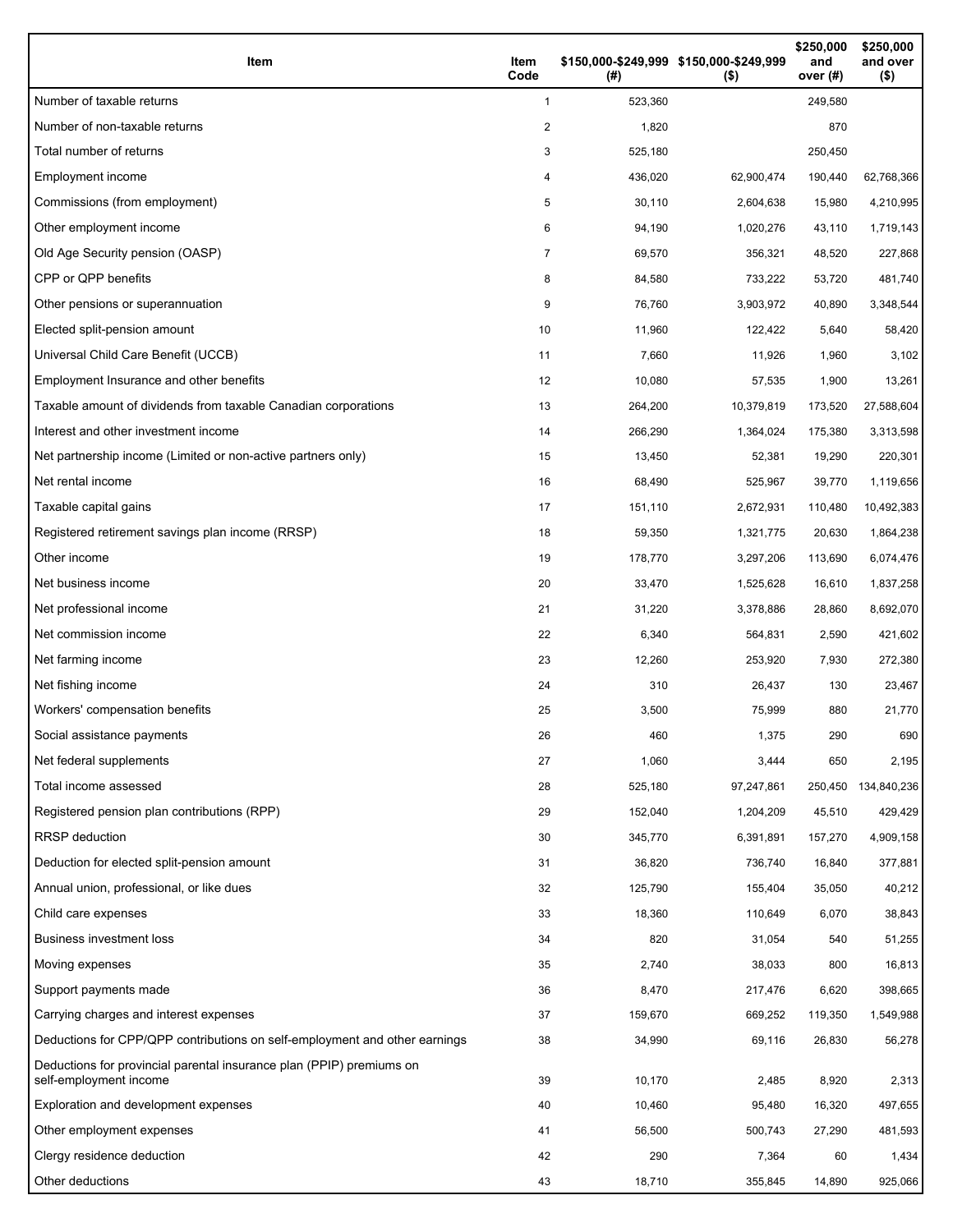| Item                                                              | <b>Item Code</b> | (# )    | \$150,000-\$249,999 \$150,000-\$249,999<br>$($ \$ | \$250,000<br>and<br>over $(#)$ | \$250,000<br>and over<br>$($ \$) |
|-------------------------------------------------------------------|------------------|---------|---------------------------------------------------|--------------------------------|----------------------------------|
| Total deductions before adjustments                               | 44               | 478,000 | 10,586,426                                        | 226,170                        | 9,777,436                        |
| Social benefits repayment                                         | 45               | 58,910  | 338,232                                           | 36,450                         | 218,059                          |
| Net income after adjustments                                      | 46               | 525,030 | 86,332,881                                        | 250,340                        | 124,872,134                      |
| Canadian Forces personnel and police deduction                    | 47               | 140     | 5,438                                             | 20                             | 438                              |
| Security options deductions                                       | 48               | 11,170  | 134,483                                           | 15,720                         | 2,054,779                        |
| Other payments deductions                                         | 49               | 4,290   | 78,717                                            | 1,300                          | 23,044                           |
| Non-capital losses of other years                                 | 50               | 630     | 24,268                                            | 480                            | 97,155                           |
| Net capital losses of other years                                 | 51               | 53,420  | 270,189                                           | 41,910                         | 596,102                          |
| Capital gains deduction                                           | 52               | 9,160   | 835,098                                           | 11,860                         | 2,601,028                        |
| Northern residents deductions                                     | 53               | 23,110  | 92,361                                            | 4,950                          | 18,311                           |
| Additional deductions                                             | 54               | 3,320   | 116,745                                           | 1,980                          | 111,856                          |
| Farming/fishing losses of prior years                             | 55               | 660     | 13,135                                            | 470                            | 23,018                           |
| Total deductions from net income                                  | 56               | 99,050  | 1,571,318                                         | 70,380                         | 5,533,869                        |
| Taxable income assessed                                           | 57               | 524,640 | 84,767,852                                        | 250,180                        | 119,342,207                      |
| Basic personal amount                                             | 58               | 523,770 | 5,774,230                                         | 248,900                        | 2,740,337                        |
| Age amount                                                        | 59               | 3,370   | 14,237                                            | 1,790                          | 7,075                            |
| Spouse or common-law partner amount                               | 60               | 74,270  | 613,611                                           | 36,870                         | 314,911                          |
| Amount for eligible dependant                                     | 61               | 10,080  | 102,001                                           | 3,840                          | 38,527                           |
| Amount for children 17 and under                                  | 62               | 155,030 | 644,360                                           | 74,610                         | 322,274                          |
| Amount for infirm dependants age 18 or older                      | 63               | 600     | 2,779                                             | 280                            | 1,243                            |
| CPP or QPP contributions through employment                       | 64               | 415,970 | 948,413                                           | 173,280                        | 390,468                          |
| CPP or QPP contributions on self-employment and other earnings    | 65               | 34,990  | 69,116                                            | 26,830                         | 56,278                           |
| Employment Insurance premiums                                     | 66               | 357,300 | 300,973                                           | 128,950                        | 106,982                          |
| PPIP premiums paid                                                | 67               | 57,580  | 19,918                                            | 25,560                         | 8,490                            |
| PPIP premiums payable on employment income                        | 68               | 3,930   | 1,329                                             | 890                            | 286                              |
| PPIP premiums payable on self-employment income                   | 69               | 10,200  | 3,202                                             | 8,930                          | 2,979                            |
| Volunteer firefighters' amount                                    | 70               | 720     | 2,148                                             | 110                            | 315                              |
| Canada employment amount                                          | 71               | 446,530 | 492,309                                           | 195,290                        | 214,748                          |
| Public transit amount                                             | 72               | 37,850  | 41,769                                            | 13,100                         | 14,948                           |
| Children's fitness amount                                         | 73               | 104,770 | 74,251                                            | 51,870                         | 40,874                           |
| Children's arts amount                                            | 74               | 48,620  | 30,211                                            | 26,150                         | 18,171                           |
| Home buyers' amount                                               | 75               | 3,380   | 16,165                                            | 700                            | 3,375                            |
| Pension income amount                                             | 76               | 84,740  | 165,469                                           | 44,610                         | 86,516                           |
| Caregiver amount                                                  | 77               | 7,060   | 41,015                                            | 2,560                          | 14,452                           |
| Disability amount                                                 | 78               | 5,720   | 44,033                                            | 3,290                          | 25,303                           |
| Disability amount transferred from a dependant                    | 79               | 8,800   | 92,395                                            | 3,800                          | 38,680                           |
| Interest paid on student loans                                    | 80               | 6,040   | 3,281                                             | 1,610                          | 898                              |
| Tuition, education, and textbook amounts                          | 81               | 13,250  | 82,645                                            | 4,270                          | 26,141                           |
| Tuition, education, and textbook amounts transferred from a child | 82               | 58,010  | 327,245                                           | 31,760                         | 188,720                          |
| Amounts transferred from spouse or common-law partner             | 83               | 13,530  | 60,276                                            | 5,600                          | 25,817                           |
| Medical expenses                                                  | 84               | 61,760  | 344,080                                           | 40,650                         | 339,574                          |
| Total tax credits on personal amounts                             | 85               | 524,290 | 1,546,885                                         | 249,660                        | 754,346                          |
| Allowable charitable donations and government gifts               | 86               | 302,320 | 877,643                                           | 170,290                        | 2,798,362                        |